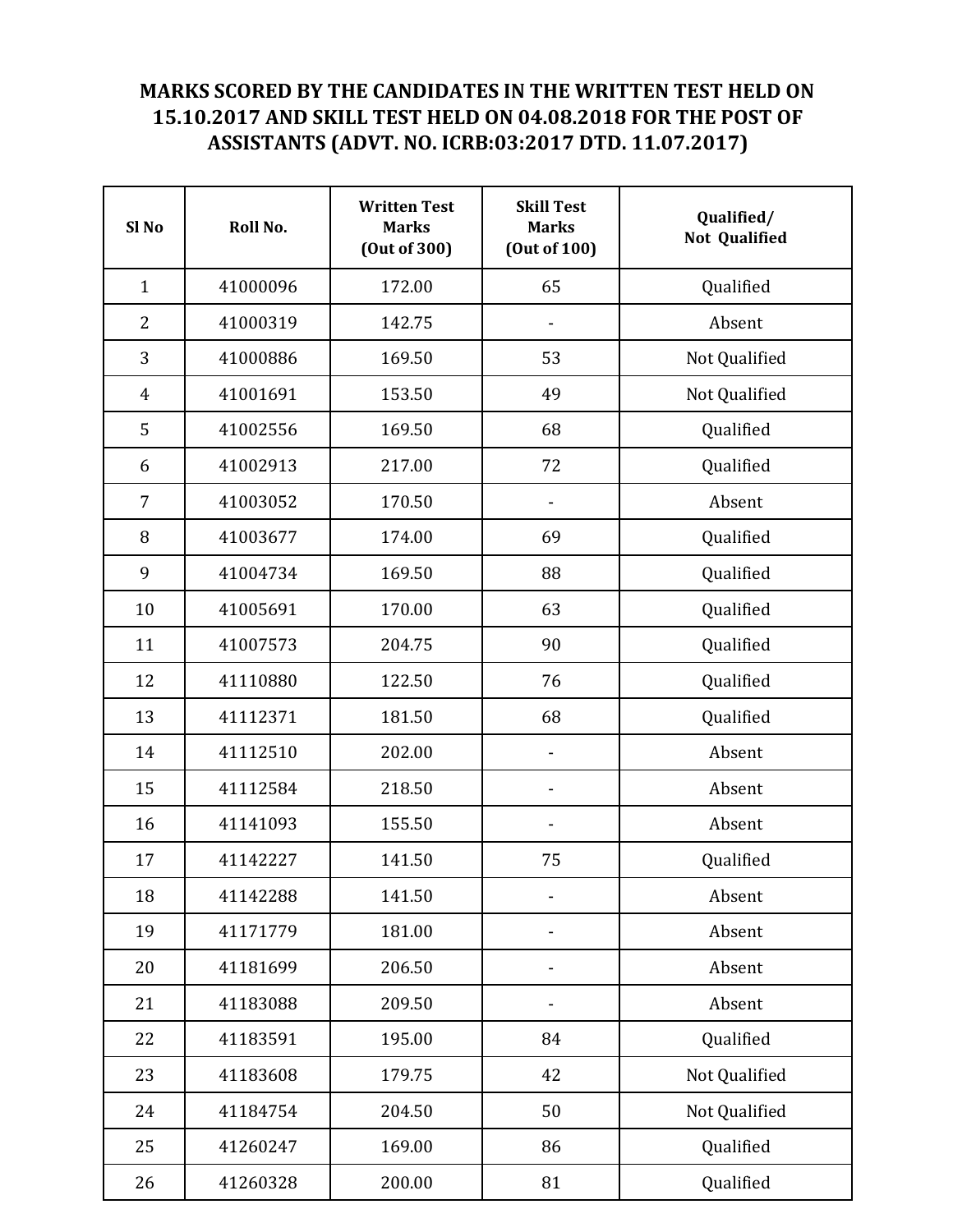| Sl <sub>No</sub> | Roll No. | <b>Written Test</b><br><b>Marks</b><br>(Out of 300) | <b>Skill Test</b><br><b>Marks</b><br>(Out of 100) | Qualified/<br><b>Not Qualified</b> |
|------------------|----------|-----------------------------------------------------|---------------------------------------------------|------------------------------------|
| 27               | 41260336 | 181.50                                              | 56                                                | Not Qualified                      |
| 28               | 41260395 | 173.50                                              |                                                   | Not Allowed for skill test         |
| 29               | 41260458 | 181.00                                              |                                                   | Absent                             |
| 30               | 41260503 | 183.00                                              | 83                                                | Qualified                          |
| 31               | 41260523 | 228.00                                              | 99                                                | Qualified                          |
| 32               | 41260539 | 180.50                                              | $\qquad \qquad \blacksquare$                      | Absent                             |
| 33               | 41260621 | 193.50                                              | 79                                                | Qualified                          |
| 34               | 41260644 | 192.50                                              | 63                                                | Qualified                          |
| 35               | 41260665 | 195.50                                              | 94                                                | Qualified                          |
| 36               | 41260667 | 198.50                                              |                                                   | Absent                             |
| 37               | 41260670 | 169.50                                              | 65                                                | Qualified                          |
| 38               | 41260683 | 174.00                                              | 76                                                | Qualified                          |
| 39               | 41260695 | 214.50                                              | 57                                                | Not Qualified                      |
| 40               | 41260697 | 196.50                                              | 62                                                | Qualified                          |
| 41               | 41260962 | 168.00                                              | 72                                                | Qualified                          |
| 42               | 41260983 | 161.50                                              | $\qquad \qquad \blacksquare$                      | Absent                             |
| 43               | 41261001 | 174.00                                              | 34                                                | Not Qualified                      |
| 44               | 41261004 | 188.00                                              | 75                                                | Qualified                          |
| 45               | 41261013 | 171.00                                              | 80                                                | Qualified                          |
| 46               | 41261023 | 204.50                                              | 90                                                | Qualified                          |
| 47               | 41261031 | 141.50                                              | 95                                                | Qualified                          |
| 48               | 41261047 | 187.00                                              | 69                                                | Qualified                          |
| 49               | 41261111 | 210.00                                              | 70                                                | Qualified                          |
| 50               | 41261112 | 192.00                                              | 29                                                | Not Qualified                      |
| 51               | 41261153 | 176.50                                              | 74                                                | Qualified                          |
| 52               | 41261176 | 155.00                                              | $\qquad \qquad \blacksquare$                      | Absent                             |
| 53               | 41261190 | 183.00                                              | 25                                                | Not Qualified                      |
| 54               | 41261215 | 167.50                                              | 58                                                | Not Qualified                      |
| 55               | 41261242 | 178.50                                              | 81                                                | Qualified                          |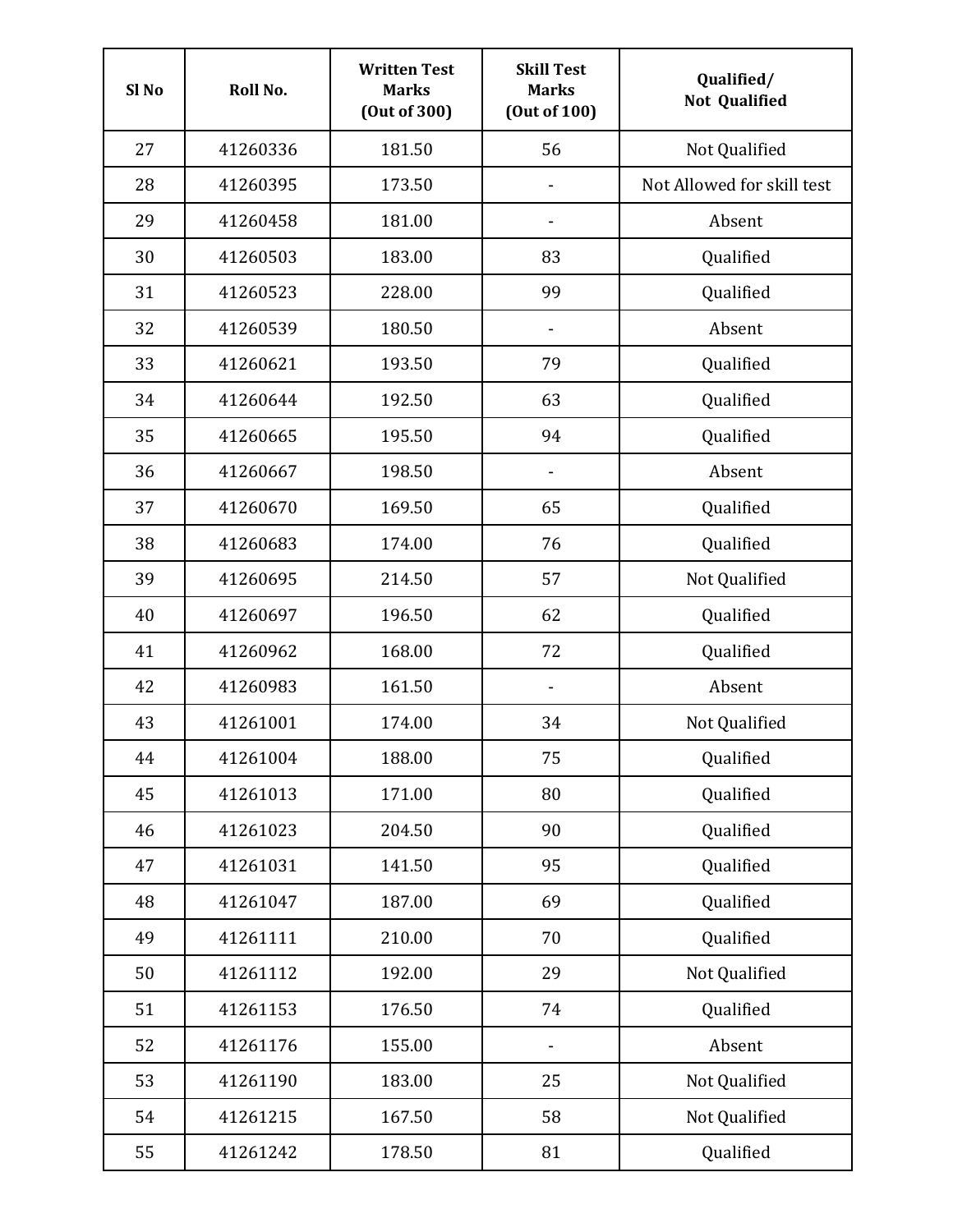| Sl <sub>No</sub> | Roll No. | <b>Written Test</b><br><b>Marks</b><br>(Out of 300) | <b>Skill Test</b><br><b>Marks</b><br>(Out of 100) | Qualified/<br><b>Not Qualified</b> |
|------------------|----------|-----------------------------------------------------|---------------------------------------------------|------------------------------------|
| 56               | 41261243 | 133.50                                              | 33                                                | Not Qualified                      |
| 57               | 41261254 | 177.50                                              | 92                                                | Qualified                          |
| 58               | 41261294 | 174.00                                              | 62                                                | Qualified                          |
| 59               | 41261296 | 212.00                                              | 81                                                | Qualified                          |
| 60               | 41261320 | 146.00                                              | 60                                                | Qualified                          |
| 61               | 41261321 | 167.50                                              | $\qquad \qquad \blacksquare$                      | Absent                             |
| 62               | 41261329 | 191.00                                              | 75                                                | Qualified                          |
| 63               | 41261341 | 168.00                                              | 63                                                | Qualified                          |
| 64               | 41261343 | 184.50                                              | 95                                                | Qualified                          |
| 65               | 41261346 | 168.50                                              | 66                                                | Qualified                          |
| 66               | 41261368 | 182.00                                              | 87                                                | Qualified                          |
| 67               | 41261370 | 177.50                                              | 83                                                | Qualified                          |
| 68               | 41261383 | 207.00                                              | 78                                                | Qualified                          |
| 69               | 41261384 | 180.50                                              | 48                                                | Not Qualified                      |
| 70               | 41261422 | 193.50                                              | 94                                                | Qualified                          |
| 71               | 41261599 | 159.50                                              | 56                                                | Not Qualified                      |
| 72               | 41261634 | 168.00                                              | $\qquad \qquad \blacksquare$                      | Absent                             |
| 73               | 41261635 | 183.50                                              | $\qquad \qquad \blacksquare$                      | Absent                             |
| 74               | 41261708 | 173.00                                              | 91                                                | Qualified                          |
| 75               | 41261719 | 156.00                                              | 47                                                | Not Qualified                      |
| 76               | 41261727 | 195.50                                              | 88                                                | Qualified                          |
| 77               | 41261736 | 176.00                                              | 46                                                | Not Qualified                      |
| 78               | 41261737 | 206.00                                              | 73                                                | Qualified                          |
| 79               | 41261770 | 211.00                                              | 90                                                | Qualified                          |
| 80               | 41261803 | 169.00                                              | $\qquad \qquad \blacksquare$                      | Absent for skill test              |
| 81               | 41261827 | 173.50                                              |                                                   | Absent                             |
| 82               | 41261895 | 189.00                                              | 54                                                | Not Qualified                      |
| 83               | 41261903 | 187.00                                              |                                                   | Absent                             |
| 84               | 41261928 | 180.50                                              | 90                                                | Qualified                          |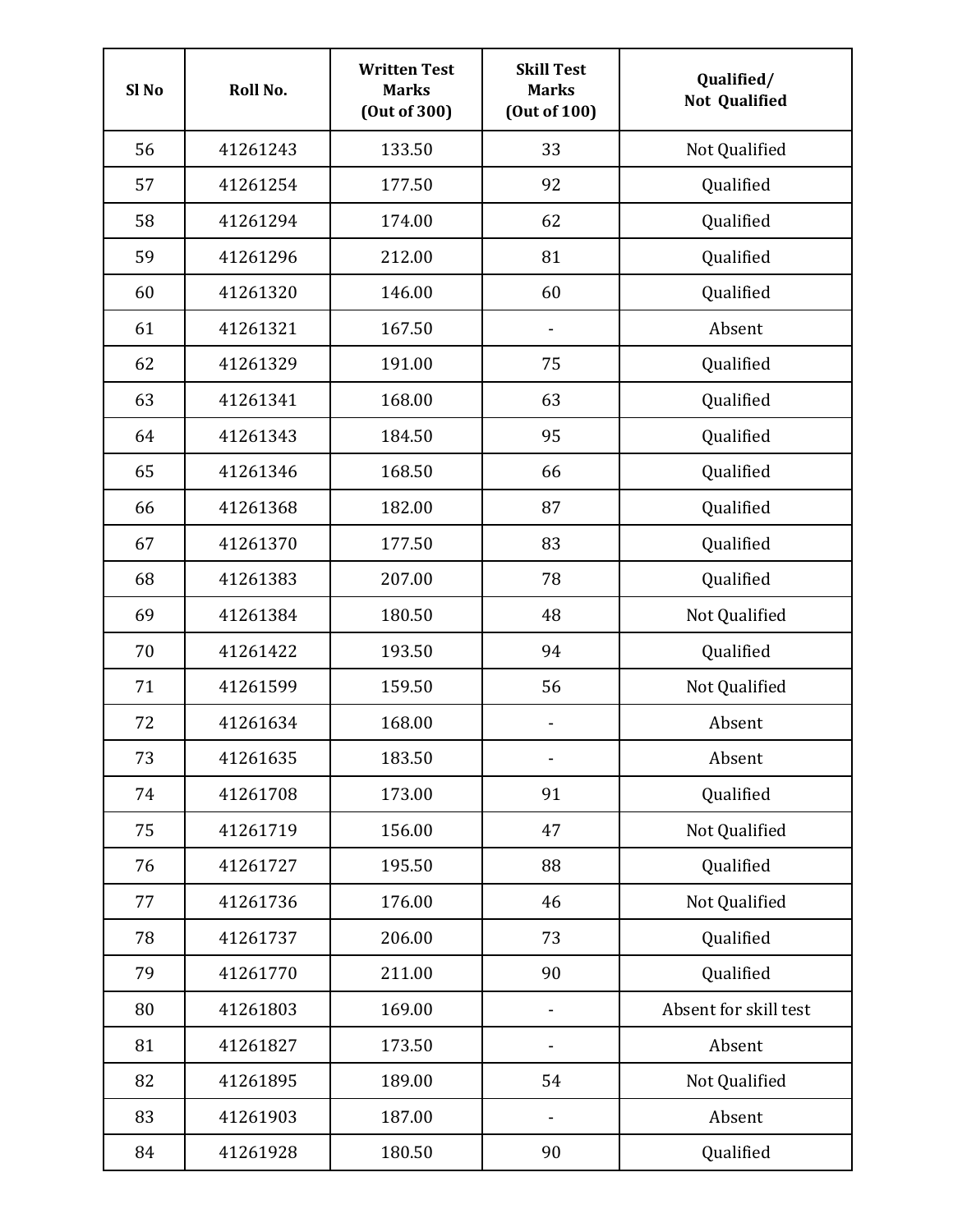| Sl <sub>No</sub> | Roll No. | <b>Written Test</b><br><b>Marks</b><br>(Out of 300) | <b>Skill Test</b><br><b>Marks</b><br>(Out of 100) | Qualified/<br><b>Not Qualified</b> |
|------------------|----------|-----------------------------------------------------|---------------------------------------------------|------------------------------------|
| 85               | 41261953 | 167.00                                              | 76                                                | Qualified                          |
| 86               | 41261996 | 153.00                                              | 38                                                | Not Qualified                      |
| 87               | 41261999 | 204.50                                              | 89                                                | Qualified                          |
| 88               | 41262022 | 167.00                                              | 69                                                | Qualified                          |
| 89               | 41262118 | 149.50                                              | 72                                                | Qualified                          |
| 90               | 41262121 | 218.00                                              | 80                                                | Qualified                          |
| 91               | 41262175 | 186.00                                              | 37                                                | Not Qualified                      |
| 92               | 41262196 | 166.50                                              | 83                                                | Qualified                          |
| 93               | 41262225 | 173.00                                              | 43                                                | Not Qualified                      |
| 94               | 41262261 | 199.00                                              | 85                                                | Qualified                          |
| 95               | 41262374 | 167.00                                              | 73                                                | Qualified                          |
| 96               | 41262403 | 181.00                                              | 60                                                | Qualified                          |
| 97               | 41262406 | 171.00                                              | 58                                                | Not Qualified                      |
| 98               | 41262448 | 176.00                                              | 88                                                | Qualified                          |
| 99               | 41262463 | 150.00                                              | $\qquad \qquad \blacksquare$                      | Not allowed for skill test.        |
| 100              | 41262493 | 170.00                                              | 87                                                | Qualified                          |
| 101              | 41262561 | 195.50                                              | 45                                                | Not Qualified                      |
| 102              | 41262572 | 150.00                                              | 39                                                | Not Qualified                      |
| 103              | 41262694 | 186.50                                              | 97                                                | Qualified                          |
| 104              | 41262727 | 169.00                                              | -                                                 | Absent                             |
| 105              | 41262740 | 168.50                                              |                                                   | Absent                             |
| 106              | 41262765 | 191.50                                              | 91                                                | Qualified                          |
| 107              | 41262785 | 208.50                                              | 96                                                | Qualified                          |
| 108              | 41262800 | 177.00                                              | 74                                                | Qualified                          |
| 109              | 41262838 | 183.00                                              | 95                                                | Qualified                          |
| 110              | 41262907 | 188.50                                              | 69                                                | Qualified                          |
| 111              | 41262927 | 184.50                                              | 66                                                | Qualified                          |
| 112              | 41262971 | 193.50                                              | 78                                                | Qualified                          |
| 113              | 41262975 | 180.50                                              |                                                   | Absent                             |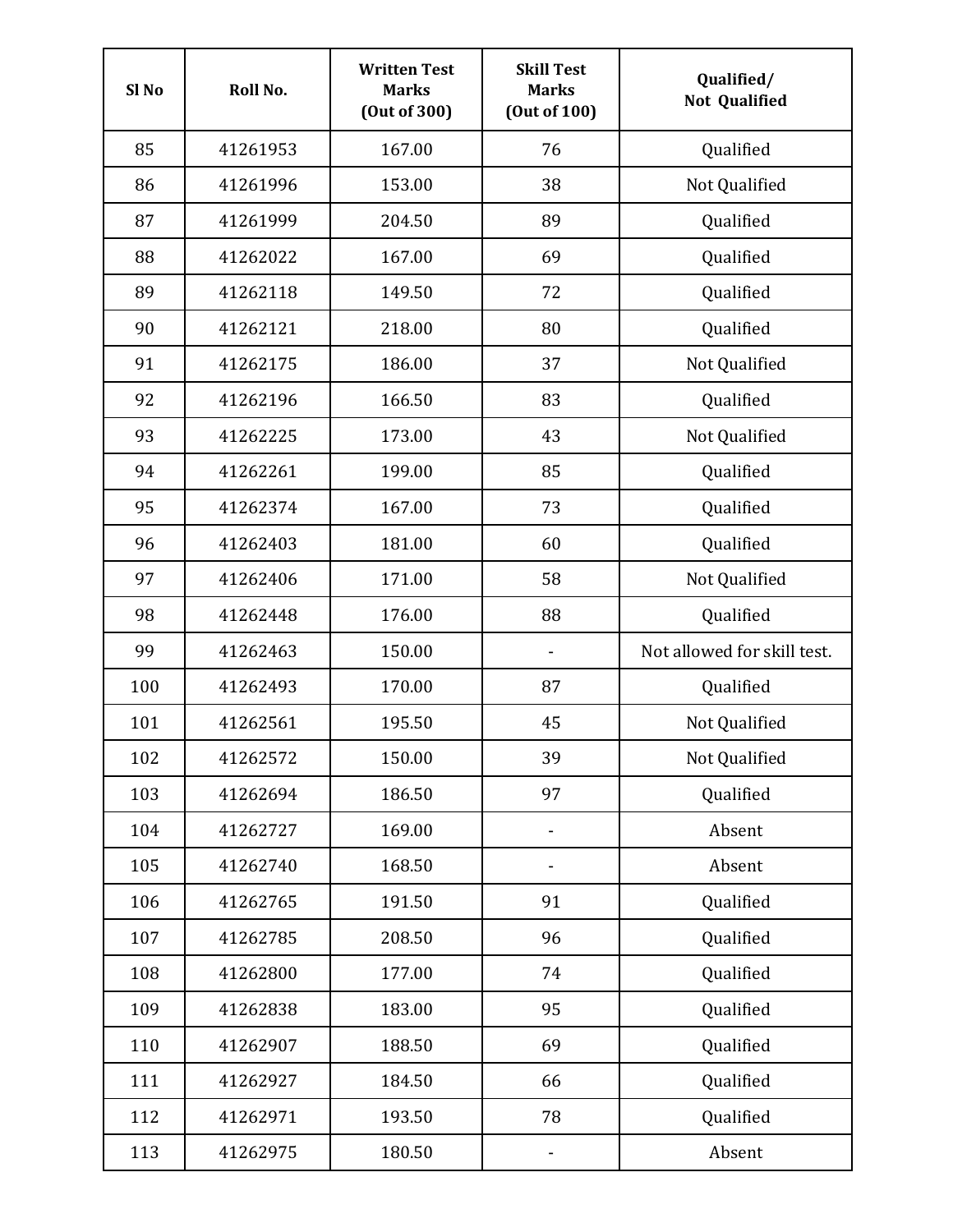| Sl <sub>No</sub> | Roll No. | <b>Written Test</b><br><b>Marks</b><br>(Out of 300) | <b>Skill Test</b><br><b>Marks</b><br>(Out of 100) | Qualified/<br><b>Not Qualified</b> |
|------------------|----------|-----------------------------------------------------|---------------------------------------------------|------------------------------------|
| 114              | 41263011 | 162.00                                              |                                                   | Absent                             |
| 115              | 41263035 | 200.50                                              | 64                                                | Qualified                          |
| 116              | 41263056 | 179.00                                              |                                                   | Not Allowed for skill test         |
| 117              | 41263192 | 150.00                                              | 49                                                | Not Qualified                      |
| 118              | 41263195 | 191.00                                              | 93                                                | Qualified                          |
| 119              | 41263233 | 141.00                                              | 38                                                | Not Qualified                      |
| 120              | 41263288 | 188.50                                              |                                                   | Not Allowed for skill test         |
| 121              | 41263348 | 145.50                                              | 38                                                | Not Qualified                      |
| 122              | 41263376 | 185.50                                              | 67                                                | Qualified                          |
| 123              | 41263380 | 190.00                                              | 42                                                | Not Qualified                      |
| 124              | 41263464 | 190.50                                              | 60                                                | Qualified                          |
| 125              | 41263492 | 169.00                                              | 46                                                | Not Qualified                      |
| 126              | 41263494 | 170.00                                              | 71                                                | Qualified                          |
| 127              | 41263528 | 188.00                                              | 62                                                | Qualified                          |
| 128              | 41263588 | 190.50                                              | $\qquad \qquad \blacksquare$                      | Absent                             |
| 129              | 41263639 | 197.00                                              | 62                                                | Qualified                          |
| 130              | 41263644 | 191.00                                              | 44                                                | Not Qualified                      |
| 131              | 41263647 | 186.00                                              | 100                                               | Qualified                          |
| 132              | 41263659 | 195.50                                              | 47                                                | Not Qualified                      |
| 133              | 41263662 | 184.00                                              | 52                                                | Not Qualified                      |
| 134              | 41263790 | 171.00                                              | 71                                                | Qualified                          |
| 135              | 41263800 | 151.00                                              | 77                                                | Qualified                          |
| 136              | 41263834 | 183.00                                              | 83                                                | Qualified                          |
| 137              | 41263901 | 186.00                                              | 69                                                | Qualified                          |
| 138              | 41263914 | 179.50                                              | 65                                                | Qualified                          |
| 139              | 41263924 | 180.00                                              | 69                                                | Qualified                          |
| 140              | 41263967 | 160.50                                              | 73                                                | Qualified                          |
| 141              | 41264011 | 202.00                                              | 48                                                | Not Qualified                      |
| 142              | 41264044 | 186.00                                              | 60                                                | Qualified                          |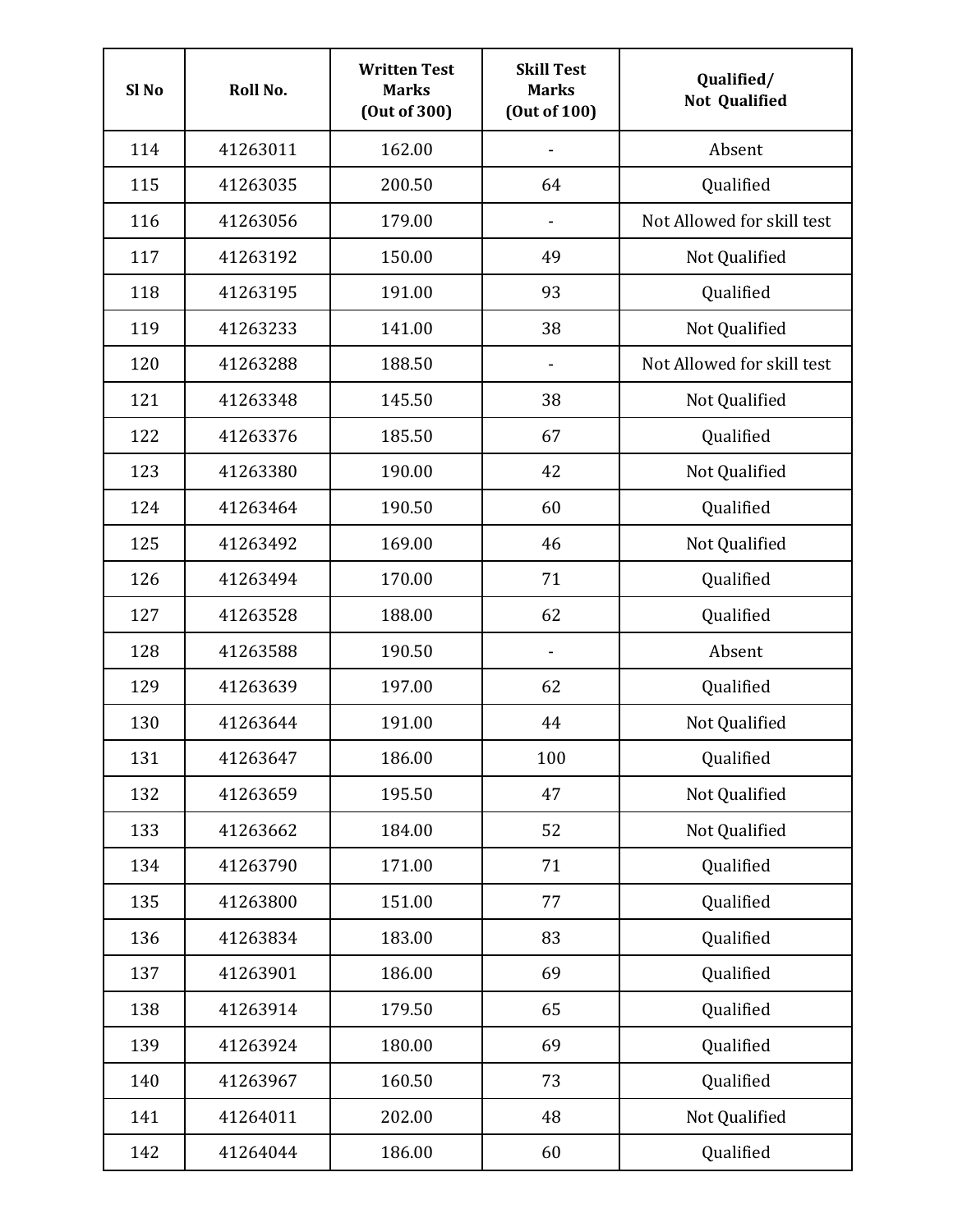| Sl <sub>No</sub> | Roll No. | <b>Written Test</b><br><b>Marks</b><br>(Out of 300) | <b>Skill Test</b><br><b>Marks</b><br>(Out of 100) | Qualified/<br><b>Not Qualified</b> |
|------------------|----------|-----------------------------------------------------|---------------------------------------------------|------------------------------------|
| 143              | 41264061 | 167.00                                              | 26                                                | Not Qualified                      |
| 144              | 41264063 | 212.50                                              | 98                                                | Qualified/Rejected                 |
| 145              | 41264092 | 123.00                                              | 73                                                | Qualified                          |
| 146              | 41264119 | 189.00                                              | $\qquad \qquad \blacksquare$                      | Absent                             |
| 147              | 41264178 | 202.50                                              | 79                                                | Qualified                          |
| 148              | 41264300 | 180.50                                              | 29                                                | Not Qualified                      |
| 149              | 41264345 | 205.00                                              | 36                                                | Not Qualified                      |
| 150              | 41264383 | 169.50                                              |                                                   | Absent                             |
| 151              | 41264476 | 146.50                                              |                                                   | Not allowed for skill test.        |
| 152              | 41264494 | 185.50                                              |                                                   | Absent                             |
| 153              | 41264513 | 203.00                                              | 53                                                | Not Qualified                      |
| 154              | 41264674 | 225.00                                              | 49                                                | Not Qualified                      |
| 155              | 41264681 | 171.00                                              | 64                                                | Qualified                          |
| 156              | 41264769 | 201.00                                              |                                                   | Absent                             |
| 157              | 41264890 | 177.00                                              |                                                   | Absent                             |
| 158              | 41264891 | 231.00                                              | $\qquad \qquad \blacksquare$                      | Absent                             |
| 159              | 41264922 | 162.50                                              | 84                                                | Qualified                          |
| 160              | 41264948 | 178.50                                              | 66                                                | Qualified                          |
| 161              | 41265012 | 141.50                                              | 37                                                | Not Qualified                      |
| 162              | 41265018 | 210.00                                              | 82                                                | Qualified                          |
| 163              | 41265122 | 205.00                                              | 71                                                | Qualified                          |
| 164              | 41265150 | 170.00                                              | 55                                                | Not Qualified                      |
| 165              | 41265153 | 178.50                                              | 58                                                | Not Qualified                      |
| 166              | 41265189 | 182.00                                              | 57                                                | Not Qualified                      |
| 167              | 41265217 | 178.50                                              |                                                   | Absent                             |
| 168              | 41265232 | 181.50                                              | 70                                                | Qualified                          |
| 169              | 41265246 | 166.50                                              |                                                   | Absent                             |
| 170              | 41265255 | 176.00                                              | 60                                                | Qualified                          |
| 171              | 41265329 | 170.50                                              | 65                                                | Qualified                          |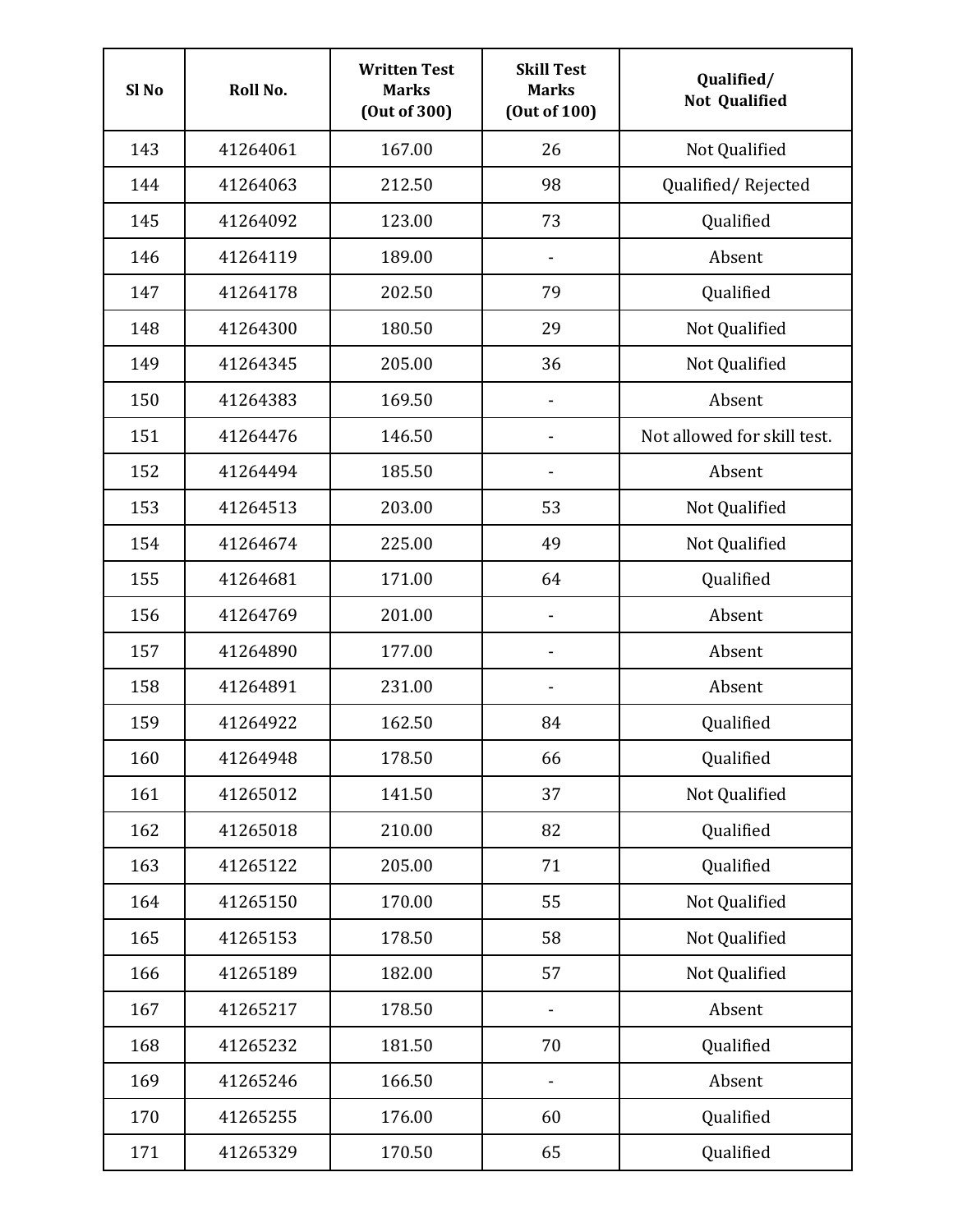| Sl <sub>No</sub> | Roll No. | <b>Written Test</b><br><b>Marks</b><br>(Out of 300) | <b>Skill Test</b><br><b>Marks</b><br>(Out of 100) | Qualified/<br><b>Not Qualified</b> |
|------------------|----------|-----------------------------------------------------|---------------------------------------------------|------------------------------------|
| 172              | 41265352 | 152.00                                              |                                                   | Absent                             |
| 173              | 41265414 | 208.00                                              | 61                                                | Qualified                          |
| 174              | 41265449 | 167.50                                              | 49                                                | Not Qualified                      |
| 175              | 41265450 | 169.00                                              | 48                                                | Not Qualified                      |
| 176              | 41265502 | 188.50                                              | $\qquad \qquad \blacksquare$                      | Absent                             |
| 177              | 41265518 | 160.50                                              | 66                                                | Qualified                          |
| 178              | 41265571 | 173.00                                              | 48                                                | Not Qualified                      |
| 179              | 41265579 | 218.50                                              | 89                                                | Qualified                          |
| 180              | 41265584 | 221.00                                              |                                                   | Absent                             |
| 181              | 41265650 | 181.00                                              |                                                   | Absent                             |
| 182              | 41265668 | 150.50                                              | 75                                                | Qualified                          |
| 183              | 41265700 | 179.00                                              | 41                                                | Not Qualified                      |
| 184              | 41265768 | 170.50                                              | 67                                                | Qualified                          |
| 185              | 41265924 | 178.50                                              | 55                                                | Not Qualified                      |
| 186              | 41266130 | 180.50                                              | $\qquad \qquad \blacksquare$                      | Absent                             |
| 187              | 41266141 | 190.00                                              | 56                                                | Not Qualified                      |
| 188              | 41266169 | 206.50                                              | 78                                                | Qualified                          |
| 189              | 41266176 | 215.50                                              | 67                                                | Qualified                          |
| 190              | 41266179 | 152.50                                              | 84                                                | Qualified                          |
| 191              | 41266289 | 185.00                                              | $\qquad \qquad \blacksquare$                      | Absent                             |
| 192              | 41266297 | 187.00                                              | 62                                                | Qualified                          |
| 193              | 41266393 | 208.00                                              | 82                                                | Qualified                          |
| 194              | 41266440 | 180.00                                              | 69                                                | Qualified                          |
| 195              | 41266486 | 197.00                                              | 75                                                | Qualified                          |
| 196              | 41266533 | 189.50                                              | $\qquad \qquad \blacksquare$                      | Absent                             |
| 197              | 41266684 | 179.00                                              |                                                   | Absent                             |
| 198              | 41266789 | 145.50                                              | 32                                                | Not Qualified                      |
| 199              | 41266842 | 193.00                                              | 79                                                | Qualified                          |
| 200              | 41266868 | 171.00                                              | 62                                                | Qualified                          |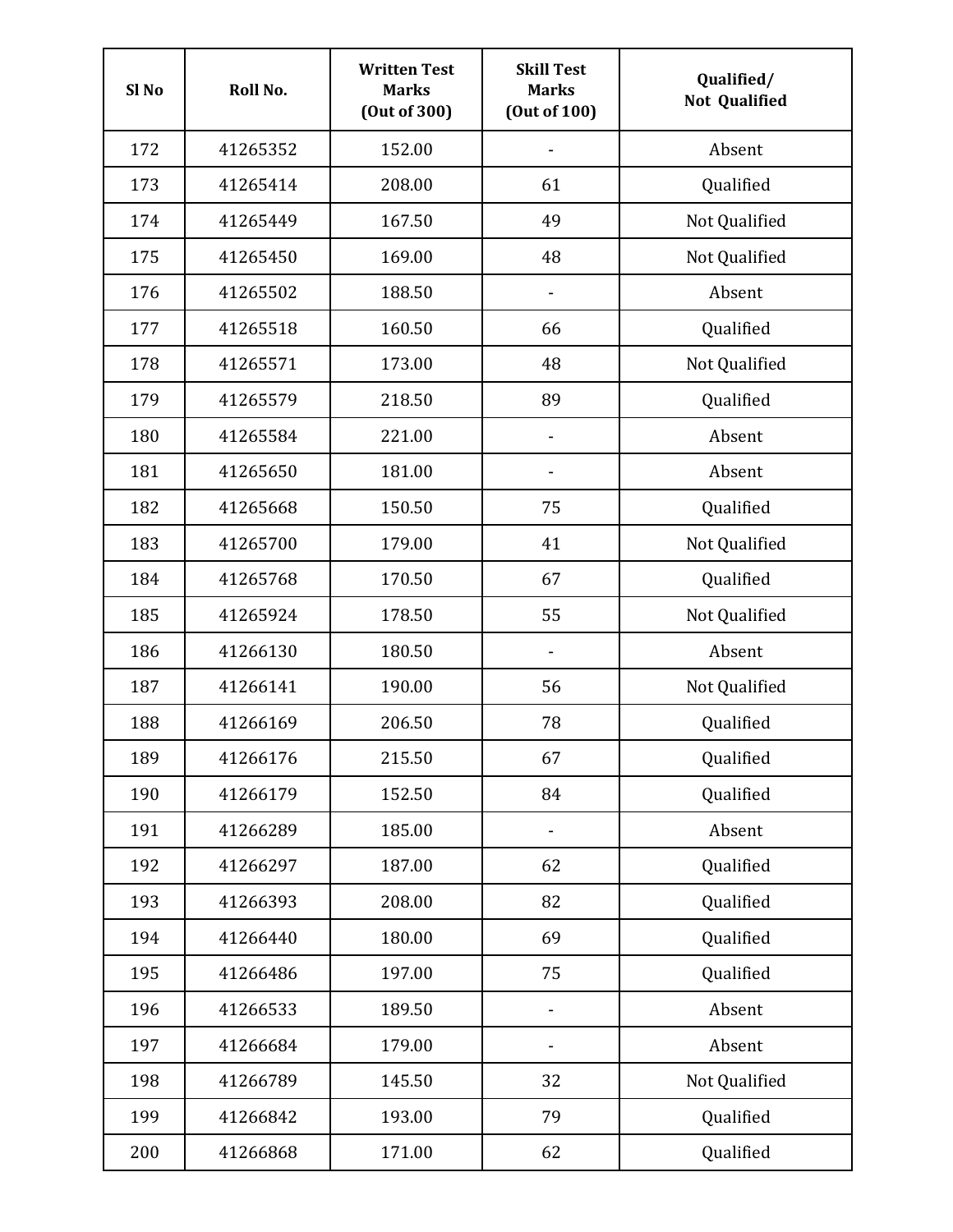| Sl <sub>No</sub> | Roll No. | <b>Written Test</b><br><b>Marks</b><br>(Out of 300) | <b>Skill Test</b><br><b>Marks</b><br>(Out of 100) | Qualified/<br><b>Not Qualified</b> |
|------------------|----------|-----------------------------------------------------|---------------------------------------------------|------------------------------------|
| 201              | 41266890 | 167.50                                              | 63                                                | Qualified                          |
| 202              | 41266908 | 182.50                                              | 63                                                | Qualified                          |
| 203              | 41266930 | 212.00                                              | 83                                                | Qualified                          |
| 204              | 41266944 | 175.00                                              | 67                                                | Qualified                          |
| 205              | 41266973 | 190.50                                              | 70                                                | Qualified                          |
| 206              | 41266987 | 147.00                                              | 39                                                | Not Qualified                      |
| 207              | 41267080 | 165.00                                              | 64                                                | Qualified                          |
| 208              | 41267086 | 143.00                                              | 60                                                | Qualified                          |
| 209              | 41267094 | 195.50                                              | 75                                                | Qualified                          |
| 210              | 41267137 | 141.00                                              |                                                   | Not Allowed for skill test         |
| 211              | 41267197 | 178.00                                              |                                                   | Absent                             |
| 212              | 41267215 | 172.00                                              | 86                                                | Qualified                          |
| 213              | 41267245 | 137.50                                              | 86                                                | Qualified                          |
| 214              | 41267295 | 180.50                                              | 89                                                | Qualified                          |
| 215              | 41267458 | 181.00                                              | 80                                                | Qualified                          |
| 216              | 41267472 | 167.00                                              | 80                                                | Qualified                          |
| 217              | 41267479 | 148.00                                              | 65                                                | Qualified                          |
| 218              | 41267555 | 148.00                                              | 60                                                | Qualified                          |
| 219              | 41267597 | 197.00                                              |                                                   | Not Allowed for skill test         |
| 220              | 41267598 | 175.00                                              | 60                                                | Qualified                          |
| 221              | 41267618 | 183.00                                              |                                                   | Absent                             |
| 222              | 41267624 | 155.50                                              | 41                                                | Not Qualified                      |
| 223              | 41267625 | 172.50                                              | 49                                                | Not Qualified                      |
| 224              | 41267645 | 176.50                                              | 65                                                | Qualified                          |
| 225              | 41267661 | 147.00                                              | 94                                                | Qualified                          |
| 226              | 41267662 | 172.00                                              | 54                                                | Not Qualified                      |
| 227              | 41267738 | 178.00                                              |                                                   | Absent                             |
| 228              | 41267769 | 180.00                                              | 52                                                | Not Qualified                      |
| 229              | 41267818 | 195.50                                              | 81                                                | Qualified                          |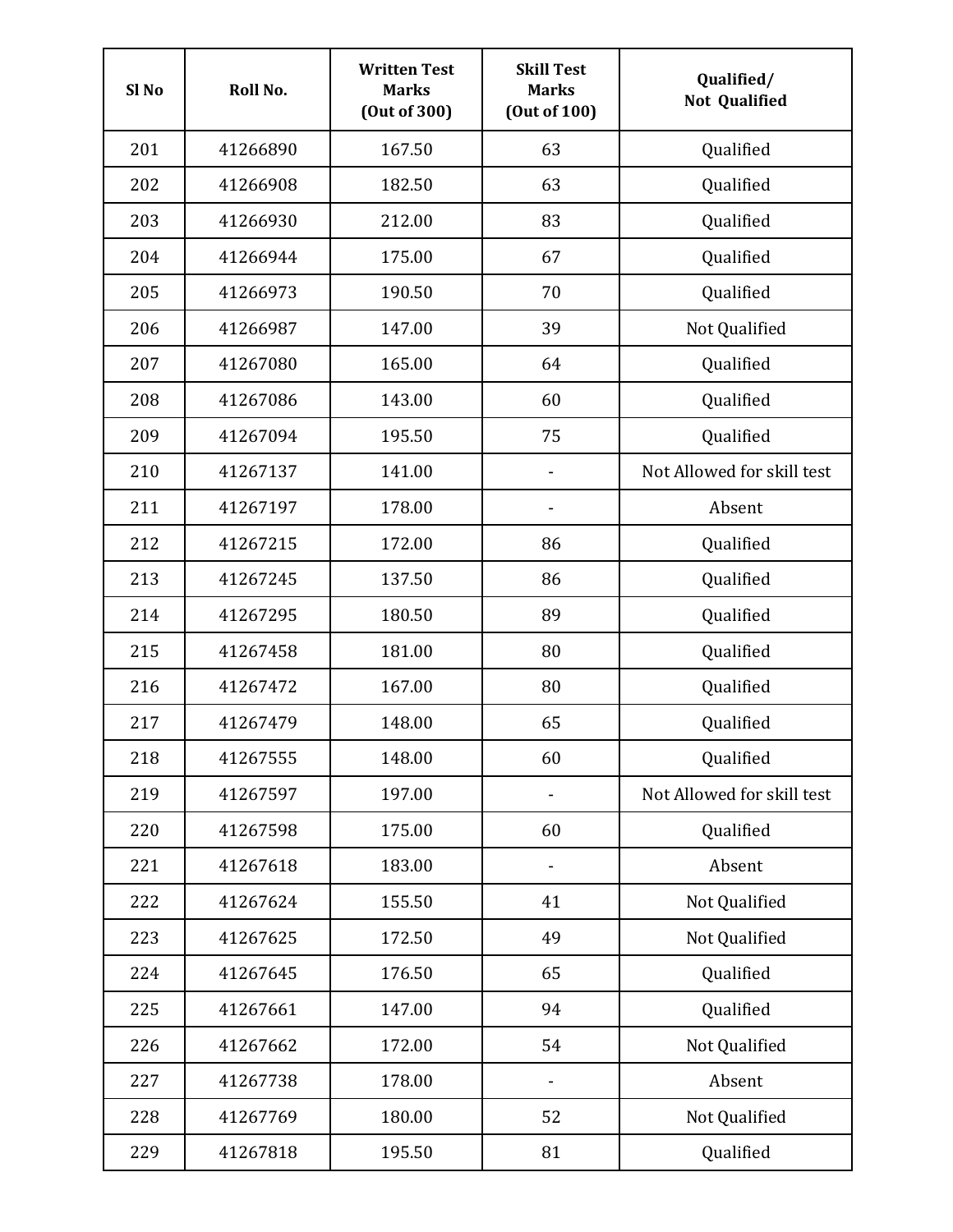| Sl <sub>No</sub> | Roll No. | <b>Written Test</b><br><b>Marks</b><br>(Out of 300) | <b>Skill Test</b><br><b>Marks</b><br>(Out of 100) | Qualified/<br><b>Not Qualified</b> |
|------------------|----------|-----------------------------------------------------|---------------------------------------------------|------------------------------------|
| 230              | 41267834 | 195.00                                              | 33                                                | Not Qualified                      |
| 231              | 41267850 | 177.00                                              | 48                                                | Not Qualified                      |
| 232              | 41267944 | 125.00                                              | 66                                                | Qualified                          |
| 233              | 41268043 | 150.00                                              | 42                                                | Not Qualified                      |
| 234              | 41268045 | 172.50                                              | 49                                                | Not Qualified                      |
| 235              | 41268046 | 187.25                                              | 41                                                | Not Qualified                      |
| 236              | 41268101 | 191.00                                              | 37                                                | Not Qualified                      |
| 237              | 41268245 | 193.50                                              | 48                                                | Not Qualified                      |
| 238              | 41268399 | 197.25                                              |                                                   | Absent                             |
| 239              | 41268403 | 186.75                                              | 63                                                | Qualified                          |
| 240              | 41268661 | 174.25                                              | 65                                                | Qualified                          |
| 241              | 41268668 | 186.75                                              | 45                                                | Not Qualified                      |
| 242              | 41268677 | 162.00                                              | 57                                                | Not Qualified                      |
| 243              | 41268773 | 173.00                                              | 60                                                | Qualified                          |
| 244              | 41268778 | 192.50                                              | 77                                                | Qualified                          |
| 245              | 41268841 | 178.50                                              | 55                                                | Not Qualified                      |
| 246              | 41268843 | 193.00                                              | 87                                                | Qualified                          |
| 247              | 41268880 | 185.50                                              | 60                                                | Qualified                          |
| 248              | 41268884 | 181.50                                              | 78                                                | Qualified                          |
| 249              | 41268888 | 181.75                                              | 70                                                | Qualified                          |
| 250              | 41268929 | 190.00                                              | 87                                                | Qualified                          |
| 251              | 41269019 | 195.00                                              | 60                                                | Qualified                          |
| 252              | 41269033 | 143.25                                              | 25                                                | Not Qualified                      |
| 253              | 41269037 | 206.50                                              | 66                                                | Qualified                          |
| 254              | 41269062 | 179.50                                              | 36                                                | Not Qualified                      |
| 255              | 41269064 | 177.50                                              | 76                                                | Qualified                          |
| 256              | 41269072 | 190.00                                              | 90                                                | Qualified                          |
| 257              | 41269085 | 181.00                                              | 46                                                | Not Qualified                      |
| 258              | 41269089 | 202.50                                              | 68                                                | Qualified                          |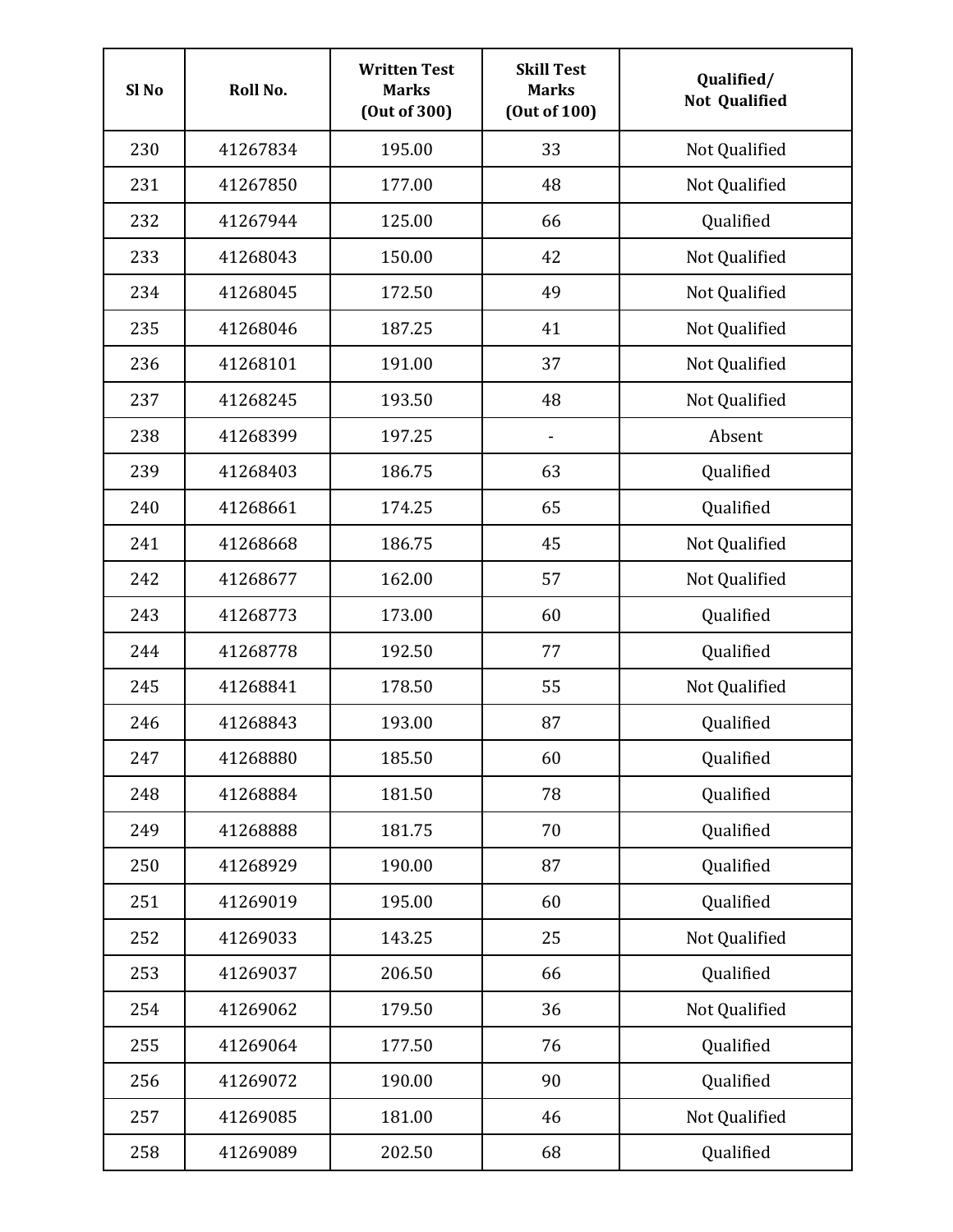| Sl <sub>No</sub> | Roll No. | <b>Written Test</b><br><b>Marks</b><br>(Out of 300) | <b>Skill Test</b><br><b>Marks</b><br>(Out of 100) | Qualified/<br><b>Not Qualified</b> |
|------------------|----------|-----------------------------------------------------|---------------------------------------------------|------------------------------------|
| 259              | 41269100 | 160.50                                              |                                                   | Absent                             |
| 260              | 41269131 | 175.50                                              | 53                                                | Not Qualified                      |
| 261              | 41269162 | 203.00                                              | 70                                                | Qualified                          |
| 262              | 41269183 | 188.50                                              | $\qquad \qquad \blacksquare$                      | Absent                             |
| 263              | 41269189 | 167.50                                              | 49                                                | Not Qualified                      |
| 264              | 41269197 | 170.50                                              | 40                                                | Not Qualified                      |
| 265              | 41269315 | 196.50                                              | 60                                                | Qualified                          |
| 266              | 41269327 | 191.00                                              |                                                   | Absent                             |
| 267              | 41269412 | 177.00                                              | 46                                                | Not Qualified                      |
| 268              | 41269493 | 173.50                                              | 64                                                | Qualified                          |
| 269              | 41269579 | 143.50                                              | 62                                                | Qualified                          |
| 270              | 41269639 | 201.50                                              |                                                   | Absent for skill test              |
| 271              | 41269719 | 180.00                                              | 77                                                | Qualified                          |
| 272              | 41269746 | 174.50                                              |                                                   | Absent                             |
| 273              | 41269781 | 198.00                                              | -                                                 | Absent                             |
| 274              | 41269784 | 153.50                                              | 78                                                | Qualified                          |
| 275              | 41269928 | 180.00                                              | 86                                                | Qualified                          |
| 276              | 41270011 | 186.50                                              |                                                   | Absent                             |
| 277              | 41270043 | 168.00                                              |                                                   | Absent                             |
| 278              | 41270127 | 204.50                                              | 83                                                | Qualified                          |
| 279              | 41270147 | 198.00                                              | 42                                                | Not Qualified                      |
| 280              | 41270163 | 146.50                                              | $\qquad \qquad \blacksquare$                      | Absent                             |
| 281              | 41270227 | 179.00                                              | 41                                                | Not Qualified                      |
| 282              | 41270294 | 168.50                                              | 78                                                | Qualified                          |
| 283              | 41270394 | 173.50                                              | 31                                                | Not Qualified                      |
| 284              | 41270442 | 192.50                                              | 68                                                | Qualified                          |
| 285              | 41270453 | 214.50                                              | 49                                                | Not Qualified                      |
| 286              | 41270513 | 167.00                                              | 77                                                | Qualified                          |
| 287              | 41270638 | 206.00                                              | 39                                                | Not Qualified                      |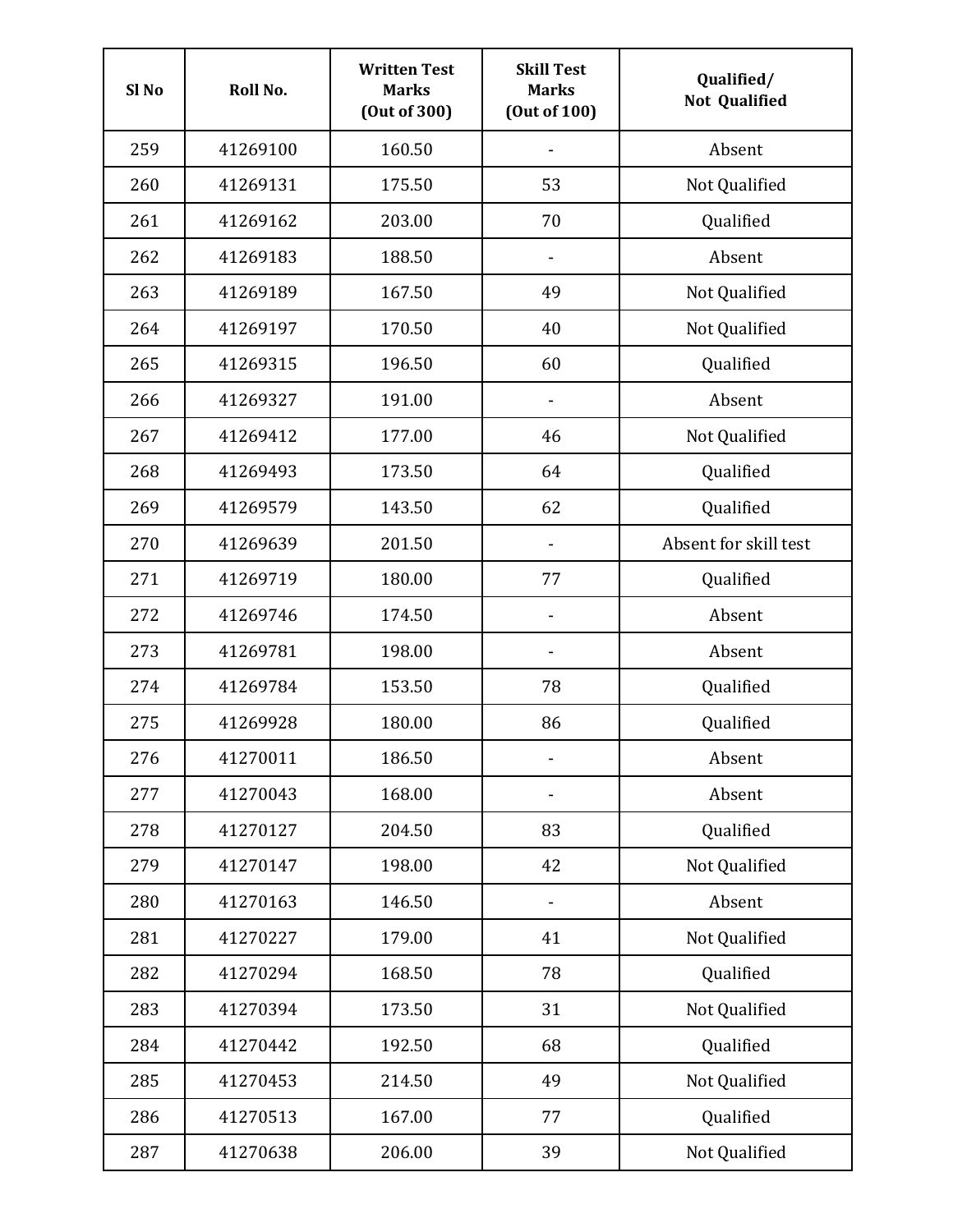| Sl <sub>No</sub> | Roll No. | <b>Written Test</b><br><b>Marks</b><br>(Out of 300) | <b>Skill Test</b><br><b>Marks</b><br>(Out of 100) | Qualified/<br><b>Not Qualified</b> |
|------------------|----------|-----------------------------------------------------|---------------------------------------------------|------------------------------------|
| 288              | 41270762 | 178.00                                              | 56                                                | Not Qualified                      |
| 289              | 41270777 | 179.00                                              | 81                                                | Qualified                          |
| 290              | 41270869 | 175.00                                              |                                                   | Absent                             |
| 291              | 41270915 | 178.00                                              | 74                                                | Qualified                          |
| 292              | 41270993 | 145.50                                              | $\qquad \qquad \blacksquare$                      | Absent                             |
| 293              | 41270998 | 188.00                                              | 60                                                | Qualified                          |
| 294              | 41271182 | 132.50                                              | 72                                                | Qualified                          |
| 295              | 41271229 | 144.30                                              |                                                   | Absent                             |
| 296              | 41271252 | 183.50                                              | 64                                                | Qualified                          |
| 297              | 41271317 | 184.00                                              | 46                                                | Not Qualified                      |
| 298              | 41271350 | 186.00                                              |                                                   | Absent                             |
| 299              | 41271434 | 177.00                                              |                                                   | Absent                             |
| 300              | 41271448 | 197.00                                              | 82                                                | Qualified                          |
| 301              | 41271455 | 189.00                                              | 70                                                | Qualified                          |
| 302              | 41271484 | 207.50                                              | 32                                                | Not Qualified                      |
| 303              | 41271493 | 152.50                                              |                                                   | Not Allowed for skill test         |
| 304              | 41271747 | 173.00                                              |                                                   | Absent                             |
| 305              | 41271878 | 200.00                                              | -                                                 | Absent                             |
| 306              | 41272072 | 179.50                                              |                                                   | Not Allowed for skill test         |
| 307              | 41272212 | 173.00                                              | 74                                                | Qualified                          |
| 308              | 41272233 | 209.50                                              | 80                                                | Qualified                          |
| 309              | 41272365 | 172.50                                              | $\qquad \qquad \blacksquare$                      | Absent for skill test              |
| 310              | 41272436 | 188.00                                              | 68                                                | Qualified                          |
| 311              | 41272448 | 183.00                                              | 60                                                | Qualified                          |
| 312              | 41272455 | 180.00                                              | 71                                                | Qualified                          |
| 313              | 41272458 | 171.00                                              | 51                                                | Not Qualified                      |
| 314              | 41272536 | 186.50                                              | 67                                                | Qualified                          |
| 315              | 41272539 | 173.00                                              | 54                                                | Not Qualified                      |
| 316              | 41272570 | 171.50                                              | 61                                                | Qualified                          |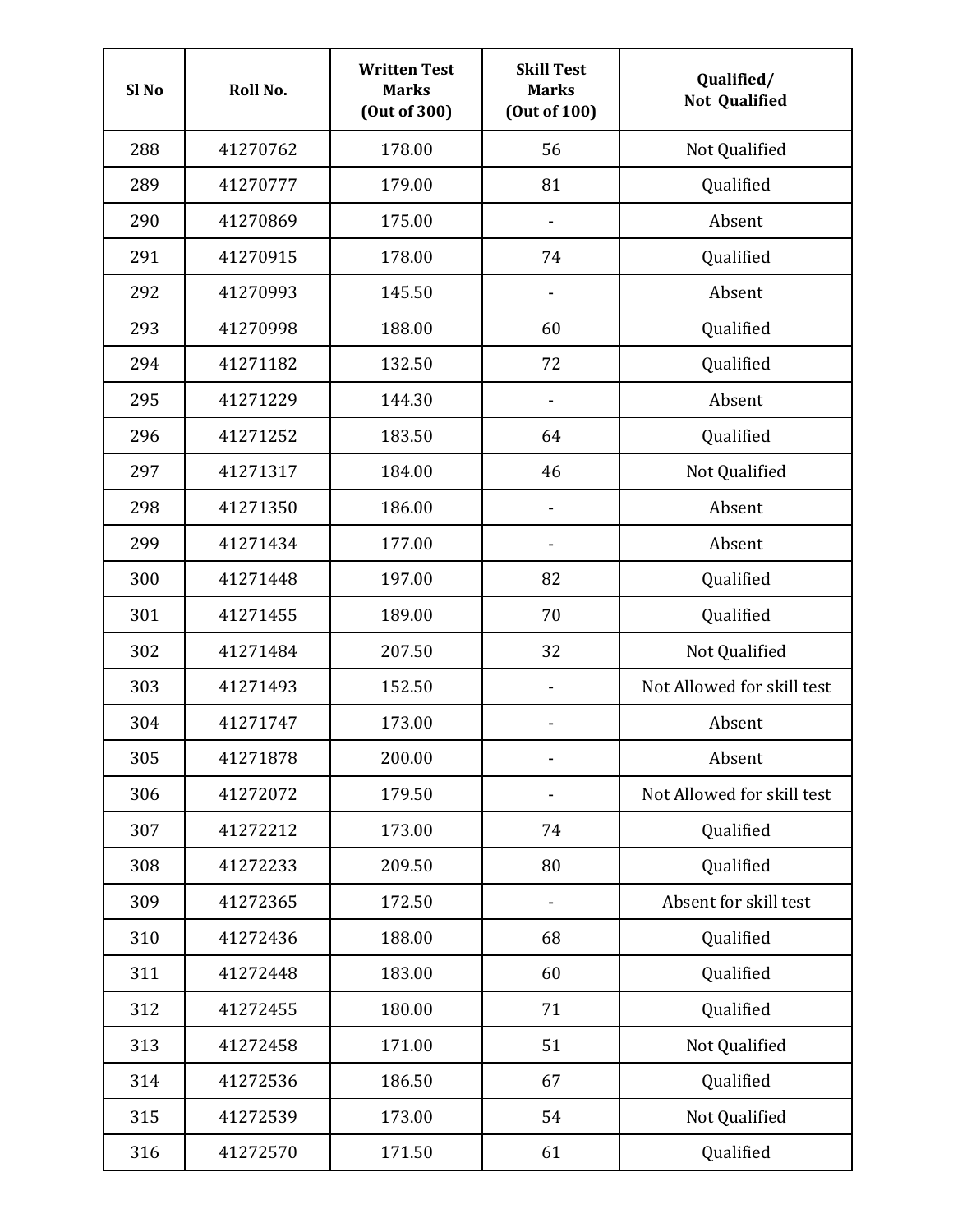| Sl <sub>No</sub> | Roll No. | <b>Written Test</b><br><b>Marks</b><br>(Out of 300) | <b>Skill Test</b><br><b>Marks</b><br>(Out of 100) | Qualified/<br><b>Not Qualified</b> |
|------------------|----------|-----------------------------------------------------|---------------------------------------------------|------------------------------------|
| 317              | 41272640 | 205.50                                              | 68                                                | Qualified                          |
| 318              | 41272700 | 141.50                                              | 64                                                | Qualified                          |
| 319              | 41272771 | 181.00                                              |                                                   | Absent                             |
| 320              | 41272778 | 167.50                                              | 41                                                | Not Qualified                      |
| 321              | 41272810 | 199.50                                              | 10                                                | Not Qualified                      |
| 322              | 41272820 | 248.50                                              | 85                                                | Qualified                          |
| 323              | 41273044 | 204.50                                              | 65                                                | Qualified                          |
| 324              | 41273098 | 152.00                                              | 49                                                | Not Qualified                      |
| 325              | 41273107 | 197.00                                              | 52                                                | Not Qualified                      |
| 326              | 41273147 | 178.25                                              | 98                                                | Qualified                          |
| 327              | 41273160 | 187.00                                              | 64                                                | Qualified                          |
| 328              | 41273162 | 171.50                                              | 50                                                | Not Qualified                      |
| 329              | 41273201 | 170.25                                              | 57                                                | Not Qualified                      |
| 330              | 41273229 | 186.00                                              |                                                   | Absent                             |
| 331              | 41273303 | 200.25                                              | 83                                                | Qualified                          |
| 332              | 41273313 | 167.25                                              | 60                                                | Qualified                          |
| 333              | 41273452 | 184.25                                              | 95                                                | Qualified                          |
| 334              | 41273604 | 187.00                                              | 57                                                | Not Qualified                      |
| 335              | 41273704 | 188.00                                              | 86                                                | Qualified                          |
| 336              | 41273821 | 130.25                                              | 67                                                | Qualified                          |
| 337              | 41273866 | 167.25                                              |                                                   | Absent                             |
| 338              | 41273951 | 208.50                                              | 72                                                | Qualified                          |
| 339              | 41274032 | 155.50                                              | 61                                                | Qualified                          |
| 340              | 41274040 | 162.25                                              | 35                                                | Not Qualified                      |
| 341              | 41274062 | 172.50                                              | $\qquad \qquad \blacksquare$                      | Absent                             |
| 342              | 41274081 | 144.25                                              | 11                                                | Not Qualified                      |
| 343              | 41274141 | 184.50                                              | 84                                                | Qualified/Rejected                 |
| 344              | 41274178 | 200.00                                              | 65                                                | Qualified                          |
| 345              | 41274184 | 184.75                                              |                                                   | Absent                             |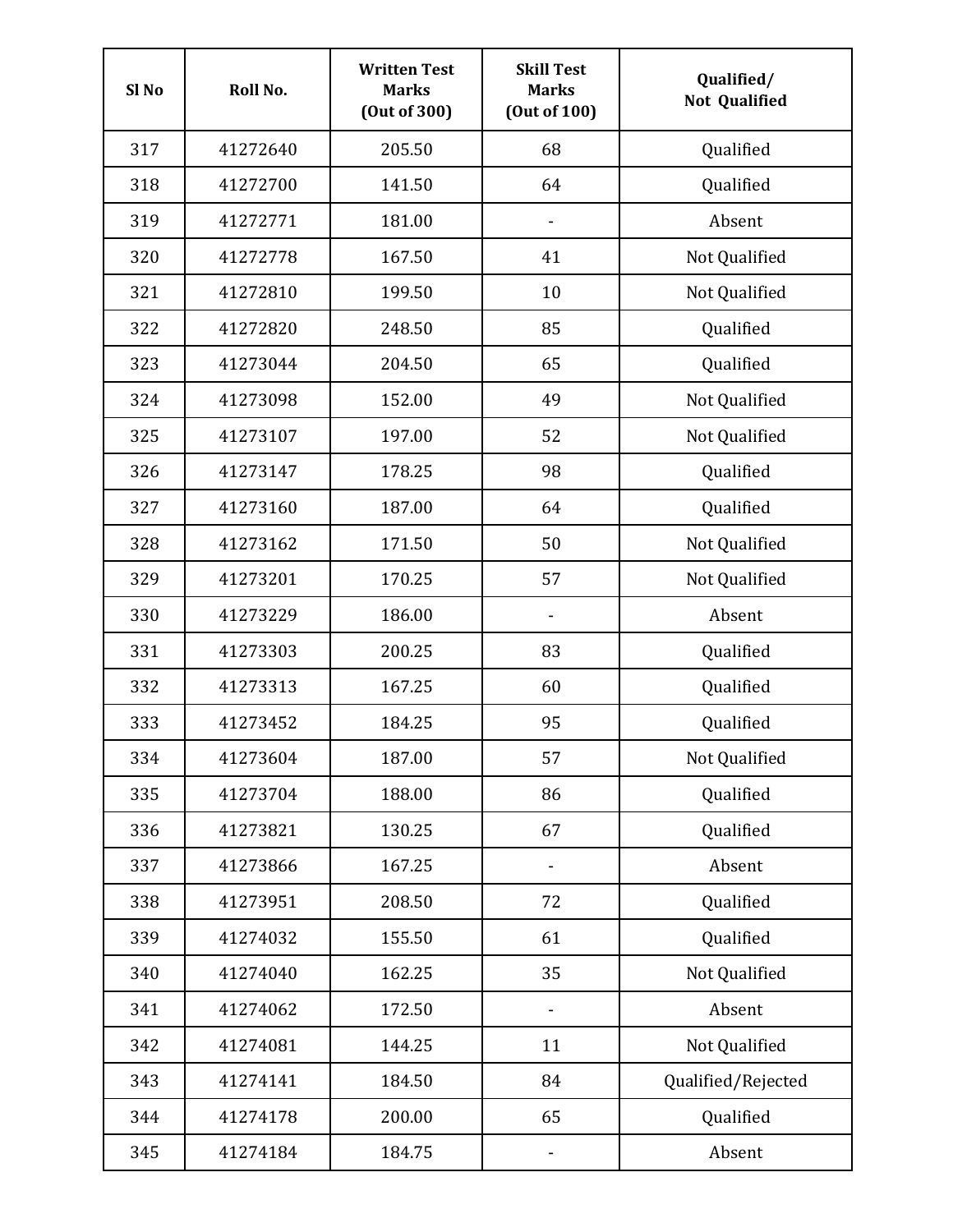| Sl <sub>No</sub> | Roll No. | <b>Written Test</b><br><b>Marks</b><br>(Out of 300) | <b>Skill Test</b><br><b>Marks</b><br>(Out of 100) | Qualified/<br><b>Not Qualified</b> |
|------------------|----------|-----------------------------------------------------|---------------------------------------------------|------------------------------------|
| 346              | 41274202 | 168.00                                              |                                                   | Absent                             |
| 347              | 41274271 | 176.75                                              | 30                                                | Not Qualified                      |
| 348              | 41274278 | 162.25                                              | 55                                                | Not Qualified                      |
| 349              | 41274293 | 181.00                                              | $\qquad \qquad \blacksquare$                      | Absent                             |
| 350              | 41274352 | 182.50                                              | 75                                                | Qualified                          |
| 351              | 41274377 | 194.25                                              | 61                                                | Qualified                          |
| 352              | 41274415 | 178.75                                              | 86                                                | Qualified                          |
| 353              | 41274601 | 172.00                                              | 18                                                | Not Qualified                      |
| 354              | 41274626 | 146.75                                              | 72                                                | Qualified                          |
| 355              | 41274631 | 153.25                                              | 85                                                | Qualified                          |
| 356              | 41275200 | 145.75                                              |                                                   | Absent                             |
| 357              | 41275423 | 172.25                                              | 91                                                | Qualified                          |
| 358              | 41275493 | 170.00                                              |                                                   | Absent                             |
| 359              | 41275545 | 178.00                                              |                                                   | Absent                             |
| 360              | 41275595 | 140.50                                              | 36                                                | Not Qualified                      |
| 361              | 41275630 | 218.50                                              | 81                                                | Qualified                          |
| 362              | 41275643 | 179.50                                              | 75                                                | Qualified                          |
| 363              | 41275746 | 173.50                                              | $\blacksquare$                                    | Absent                             |
| 364              | 41275754 | 188.00                                              | 66                                                | Qualified                          |
| 365              | 41275845 | 144.25                                              |                                                   | Absent                             |
| 366              | 41275938 | 153.50                                              | 65                                                | Qualified                          |
| 367              | 41276125 | 196.50                                              | $\overline{\phantom{a}}$                          | Not Allowed for skill test         |
| 368              | 41276142 | 147.25                                              | $\qquad \qquad \blacksquare$                      | Absent                             |
| 369              | 41276317 | 188.00                                              | $\qquad \qquad \blacksquare$                      | Absent                             |
| 370              | 41276333 | 159.00                                              | 41                                                | Not Qualified                      |
| 371              | 41276432 | 170.50                                              | 48                                                | Not Qualified                      |
| 372              | 41276553 | 170.50                                              | 85                                                | Qualified                          |
| 373              | 41276649 | 179.00                                              | 50                                                | Not Qualified                      |
| 374              | 41276679 | 173.00                                              | 87                                                | Qualified                          |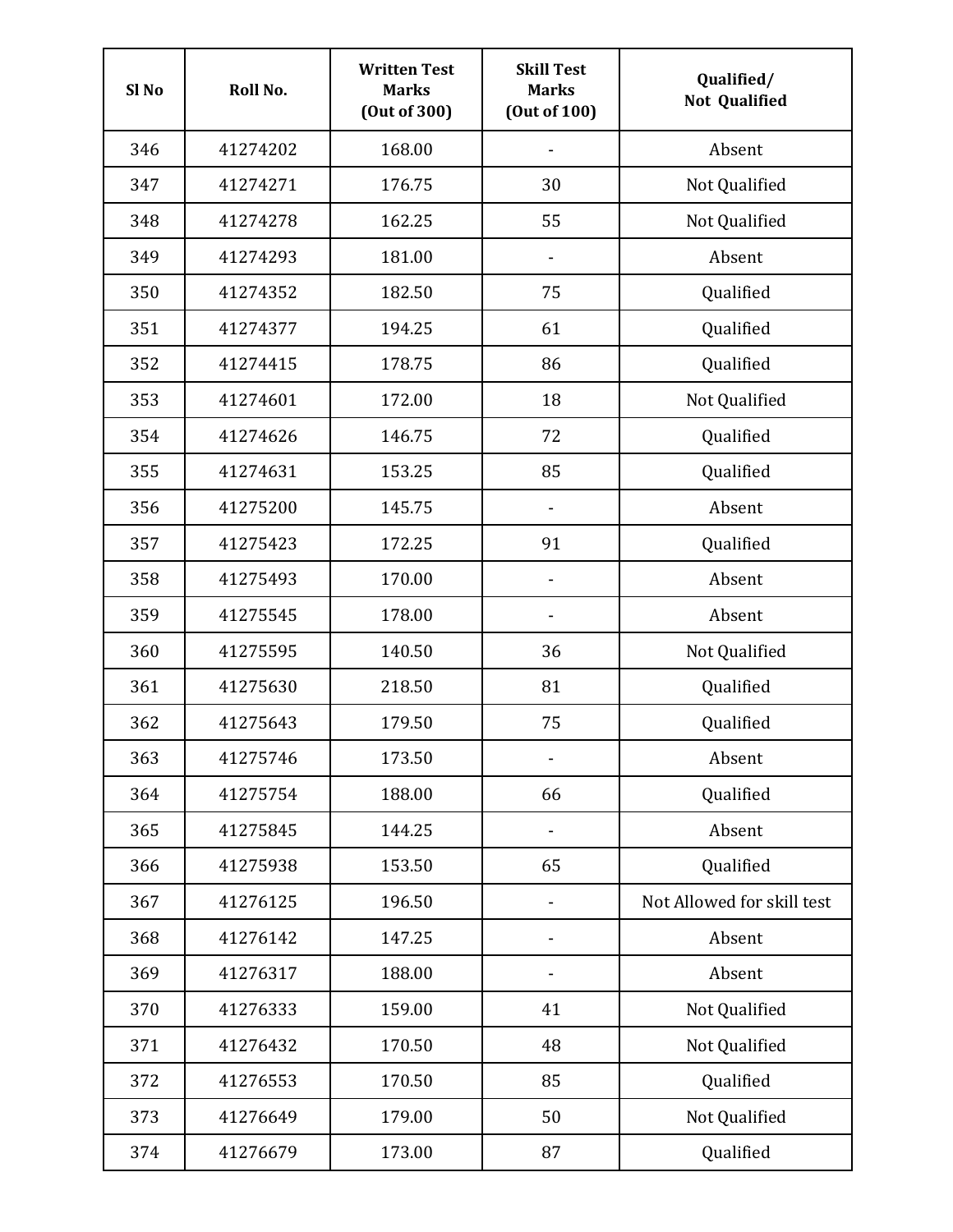| Sl <sub>No</sub> | Roll No. | <b>Written Test</b><br><b>Marks</b><br>(Out of 300) | <b>Skill Test</b><br><b>Marks</b><br>(Out of 100) | Qualified/<br><b>Not Qualified</b> |
|------------------|----------|-----------------------------------------------------|---------------------------------------------------|------------------------------------|
| 375              | 41276680 | 185.50                                              |                                                   | Absent                             |
| 376              | 41276693 | 217.50                                              |                                                   | Absent                             |
| 377              | 41276716 | 184.00                                              | 60                                                | Qualified                          |
| 378              | 41276746 | 171.50                                              | 72                                                | Qualified                          |
| 379              | 41276756 | 171.00                                              | $\qquad \qquad \blacksquare$                      | Absent                             |
| 380              | 41276808 | 186.00                                              | 69                                                | Qualified                          |
| 381              | 41276829 | 188.00                                              |                                                   | Absent                             |
| 382              | 41276955 | 169.00                                              | 67                                                | Qualified                          |
| 383              | 41276991 | 186.00                                              |                                                   | Absent                             |
| 384              | 41277005 | 200.00                                              |                                                   | Absent                             |
| 385              | 41277020 | 179.50                                              | 61                                                | Qualified                          |
| 386              | 41277165 | 185.00                                              | 56                                                | Not Qualified                      |
| 387              | 41277253 | 195.00                                              | 68                                                | Qualified                          |
| 388              | 41277312 | 173.50                                              | 65                                                | Qualified                          |
| 389              | 41277322 | 157.50                                              | -                                                 | Absent                             |
| 390              | 41277330 | 174.00                                              |                                                   | Absent                             |
| 391              | 41277431 | 179.00                                              |                                                   | Absent                             |
| 392              | 41277609 | 176.50                                              | 44                                                | Not Qualified                      |
| 393              | 41277718 | 175.50                                              |                                                   | Absent                             |
| 394              | 41277771 | 149.50                                              |                                                   | Not Allowed for skill test         |
| 395              | 41277886 | 126.75                                              | 43                                                | Not Qualified                      |
| 396              | 41278040 | 177.00                                              | 43                                                | Not Qualified                      |
| 397              | 41278087 | 151.50                                              | 38                                                | Not Qualified                      |
| 398              | 41278141 | 178.00                                              | 77                                                | Qualified                          |
| 399              | 41278199 | 151.00                                              | 55                                                | Not Qualified                      |
| 400              | 41278242 | 165.00                                              | 68                                                | Qualified                          |
| 401              | 41278390 | 181.00                                              | 63                                                | Qualified                          |
| 402              | 41278457 | 163.25                                              | 73                                                | Qualified                          |
| 403              | 41278502 | 170.00                                              | 92                                                | Qualified                          |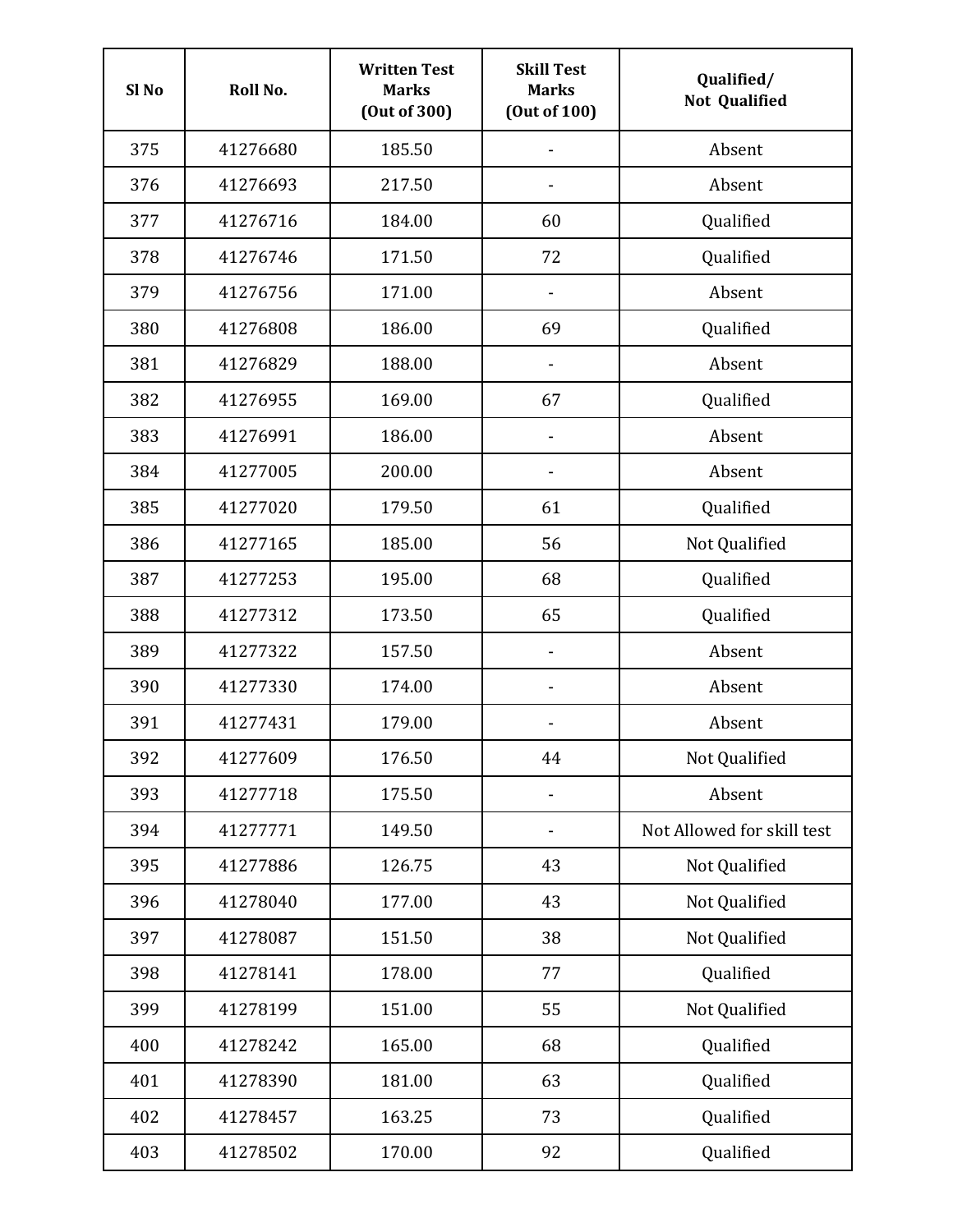| Sl <sub>No</sub> | Roll No. | <b>Written Test</b><br><b>Marks</b><br>(Out of 300) | <b>Skill Test</b><br><b>Marks</b><br>(Out of 100) | Qualified/<br><b>Not Qualified</b> |
|------------------|----------|-----------------------------------------------------|---------------------------------------------------|------------------------------------|
| 404              | 41278513 | 192.00                                              | 52                                                | Not Qualified                      |
| 405              | 41278606 | 170.00                                              |                                                   | Absent                             |
| 406              | 41278654 | 171.50                                              | 39                                                | Not Qualified                      |
| 407              | 41278728 | 238.50                                              | 76                                                | Qualified                          |
| 408              | 41278850 | 189.00                                              | $\qquad \qquad \blacksquare$                      | Absent                             |
| 409              | 41278866 | 172.50                                              | 77                                                | Qualified                          |
| 410              | 41278932 | 201.50                                              | 81                                                | Qualified                          |
| 411              | 41278951 | 180.50                                              | 92                                                | Qualified                          |
| 412              | 41278995 | 153.50                                              | 40                                                | Not Qualified                      |
| 413              | 41279068 | 176.50                                              | 65                                                | Qualified                          |
| 414              | 41279172 | 174.50                                              | 57                                                | Not Qualified                      |
| 415              | 41279271 | 179.00                                              |                                                   | Absent                             |
| 416              | 41279273 | 207.00                                              | 67                                                | Qualified                          |
| 417              | 41279436 | 215.00                                              |                                                   | Absent                             |
| 418              | 41279523 | 176.00                                              | -                                                 | Absent                             |
| 419              | 41279532 | 191.00                                              |                                                   | Absent                             |
| 420              | 41279598 | 167.00                                              | 75                                                | Qualified                          |
| 421              | 41279688 | 176.50                                              | 60                                                | Qualified                          |
| 422              | 41279695 | 201.50                                              | 64                                                | Qualified                          |
| 423              | 41279832 | 195.00                                              | -                                                 | Absent                             |
| 424              | 41279858 | 181.50                                              | 47                                                | Not Qualified                      |
| 425              | 41279872 | 169.00                                              | 25                                                | Not Qualified                      |
| 426              | 41280026 | 145.00                                              | 80                                                | Qualified                          |
| 427              | 41280028 | 193.50                                              | 80                                                | Qualified                          |
| 428              | 41280088 | 190.50                                              | $\qquad \qquad \blacksquare$                      | Absent                             |
| 429              | 41280168 | 184.00                                              | 60                                                | Qualified                          |
| 430              | 41280202 | 140.00                                              |                                                   | Absent                             |
| 431              | 41280317 | 186.50                                              | 15                                                | Not Qualified                      |
| 432              | 41280336 | 169.00                                              |                                                   | Absent for skill test              |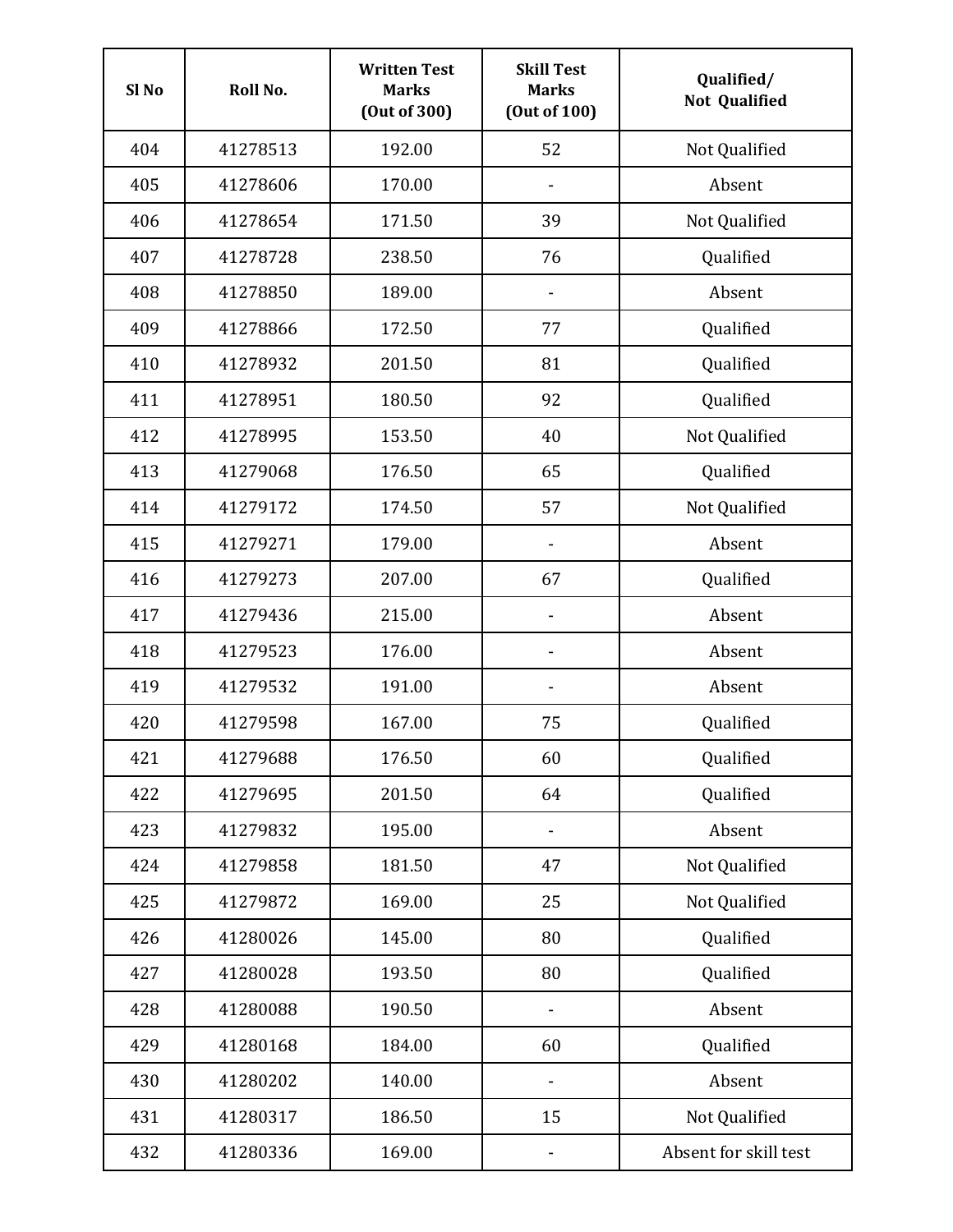| Sl <sub>No</sub> | Roll No. | <b>Written Test</b><br><b>Marks</b><br>(Out of 300) | <b>Skill Test</b><br><b>Marks</b><br>(Out of 100) | Qualified/<br><b>Not Qualified</b> |
|------------------|----------|-----------------------------------------------------|---------------------------------------------------|------------------------------------|
| 433              | 41280405 | 168.50                                              |                                                   | Absent                             |
| 434              | 41280421 | 184.00                                              | 60                                                | Qualified                          |
| 435              | 41280455 | 200.50                                              | 51                                                | Not Qualified                      |
| 436              | 41280649 | 171.50                                              | 74                                                | Qualified                          |
| 437              | 41280683 | 184.00                                              | 53                                                | Not Qualified                      |
| 438              | 41280759 | 169.00                                              | 84                                                | Qualified                          |
| 439              | 41280810 | 171.50                                              | $\qquad \qquad \blacksquare$                      | Absent                             |
| 440              | 41280832 | 184.00                                              |                                                   | Absent                             |
| 441              | 41280893 | 148.00                                              |                                                   | Absent                             |
| 442              | 41281106 | 182.00                                              | 48                                                | Not Qualified                      |
| 443              | 41281150 | 187.00                                              | 56                                                | Not Qualified                      |
| 444              | 41281213 | 193.00                                              | 24                                                | Not Qualified                      |
| 445              | 41281505 | 169.00                                              | 80                                                | Qualified                          |
| 446              | 41281534 | 177.00                                              | 46                                                | Not Qualified                      |
| 447              | 41281543 | 176.00                                              | 35                                                | Not Qualified                      |
| 448              | 41281583 | 167.00                                              | 60                                                | Qualified                          |
| 449              | 41281654 | 189.00                                              | 36                                                | Not Qualified                      |
| 450              | 41281706 | 209.50                                              | 68                                                | Qualified                          |
| 451              | 41281767 | 185.00                                              | 66                                                | Qualified                          |
| 452              | 41281770 | 184.00                                              | 62                                                | Qualified                          |
| 453              | 41281862 | 188.00                                              | 74                                                | Qualified                          |
| 454              | 41281904 | 175.00                                              | 48                                                | Not Qualified                      |
| 455              | 41281962 | 181.00                                              | $\qquad \qquad \blacksquare$                      | Not Allowed for skill test         |
| 456              | 41282230 | 179.00                                              | $\qquad \qquad \blacksquare$                      | Absent                             |
| 457              | 41282246 | 191.00                                              | -                                                 | Absent for skill test              |
| 458              | 41282357 | 196.00                                              | 33                                                | Not Qualified                      |
| 459              | 41282454 | 172.00                                              | 44                                                | Not Qualified                      |
| 460              | 41282461 | 169.00                                              | 51                                                | Not Qualified                      |
| 461              | 41282515 | 195.00                                              |                                                   | Absent                             |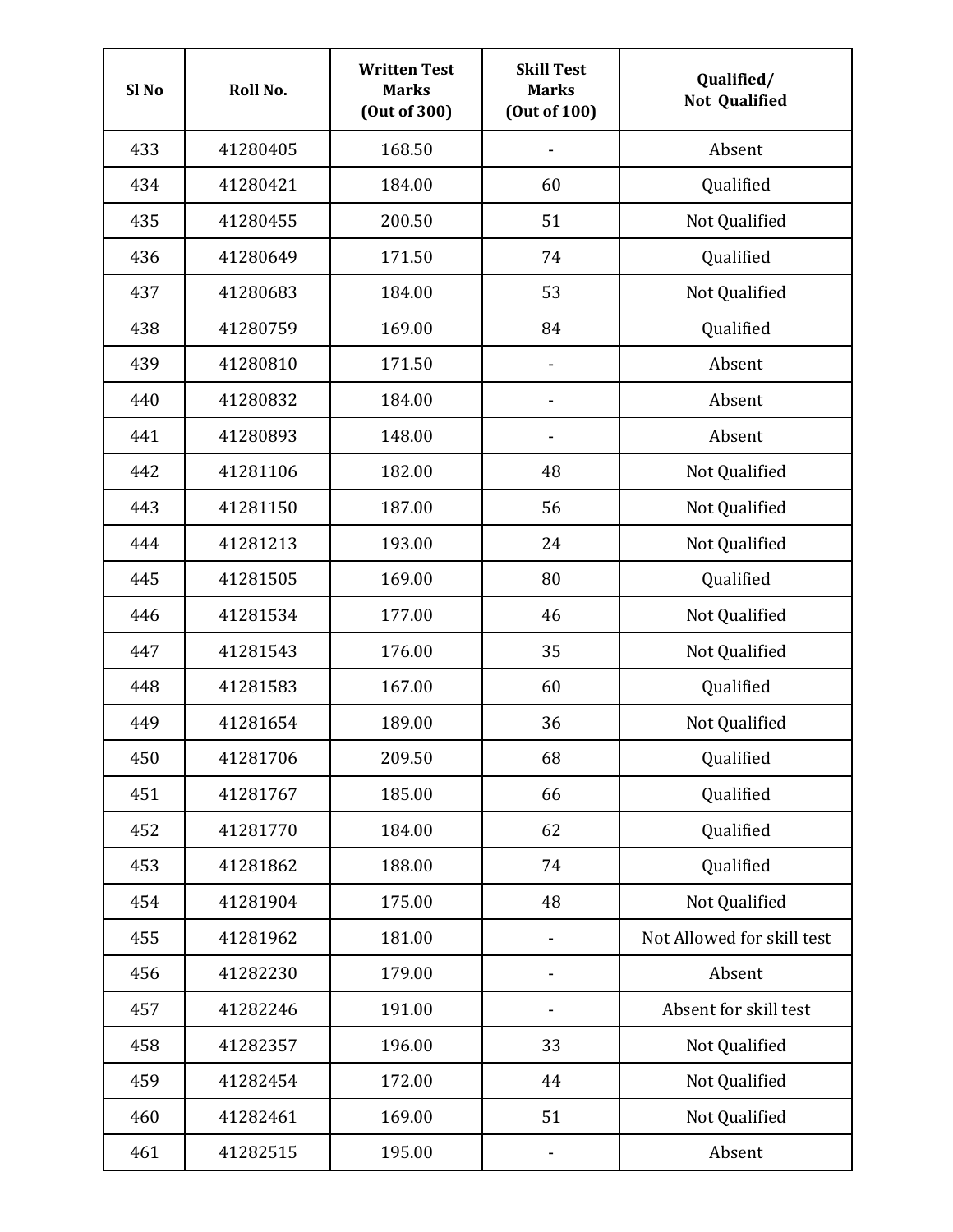| Sl <sub>No</sub> | Roll No. | <b>Written Test</b><br><b>Marks</b><br>(Out of 300) | <b>Skill Test</b><br><b>Marks</b><br>(Out of 100) | Qualified/<br><b>Not Qualified</b> |
|------------------|----------|-----------------------------------------------------|---------------------------------------------------|------------------------------------|
| 462              | 41282548 | 194.00                                              | 32                                                | Not Qualified                      |
| 463              | 41282657 | 181.00                                              | 67                                                | Qualified                          |
| 464              | 41282730 | 191.50                                              | 47                                                | Not Qualified                      |
| 465              | 41282831 | 165.50                                              | $\qquad \qquad \blacksquare$                      | Not Allowed for skill test         |
| 466              | 41282921 | 180.00                                              | 68                                                | Qualified                          |
| 467              | 41283009 | 187.00                                              | 65                                                | Qualified                          |
| 468              | 41283113 | 180.50                                              |                                                   | Absent                             |
| 469              | 41283197 | 151.00                                              | 69                                                | Qualified                          |
| 470              | 41283291 | 168.50                                              | 53                                                | Not Qualified                      |
| 471              | 41283308 | 147.00                                              | 65                                                | Qualified                          |
| 472              | 41283442 | 164.50                                              | 67                                                | Qualified                          |
| 473              | 41283455 | 172.50                                              | 71                                                | Qualified                          |
| 474              | 41283465 | 149.00                                              |                                                   | Absent                             |
| 475              | 41283476 | 149.00                                              | 75                                                | Qualified                          |
| 476              | 41283492 | 201.50                                              | $\qquad \qquad \blacksquare$                      | Absent                             |
| 477              | 41283589 | 227.00                                              | 51                                                | Not Qualified                      |
| 478              | 41283665 | 190.00                                              | 76                                                | Qualified                          |
| 479              | 41283672 | 179.00                                              | 64                                                | Qualified                          |
| 480              | 41283955 | 215.00                                              | 54                                                | Not Qualified                      |
| 481              | 41284305 | 200.00                                              | 76                                                | Qualified                          |
| 482              | 41284351 | 190.50                                              |                                                   | Absent                             |
| 483              | 41284358 | 192.50                                              | 67                                                | Qualified                          |
| 484              | 41284429 | 185.00                                              | $\overline{\phantom{0}}$                          | Absent                             |
| 485              | 41284505 | 188.50                                              | 65                                                | Qualified                          |
| 486              | 41284548 | 173.25                                              | 31                                                | Not Qualified                      |
| 487              | 41284657 | 193.50                                              | 78                                                | Qualified                          |
| 488              | 41285381 | 215.25                                              |                                                   | Absent                             |
| 489              | 41285523 | 145.00                                              | 43                                                | Not Qualified                      |
| 490              | 41285544 | 178.75                                              | 91                                                | Qualified                          |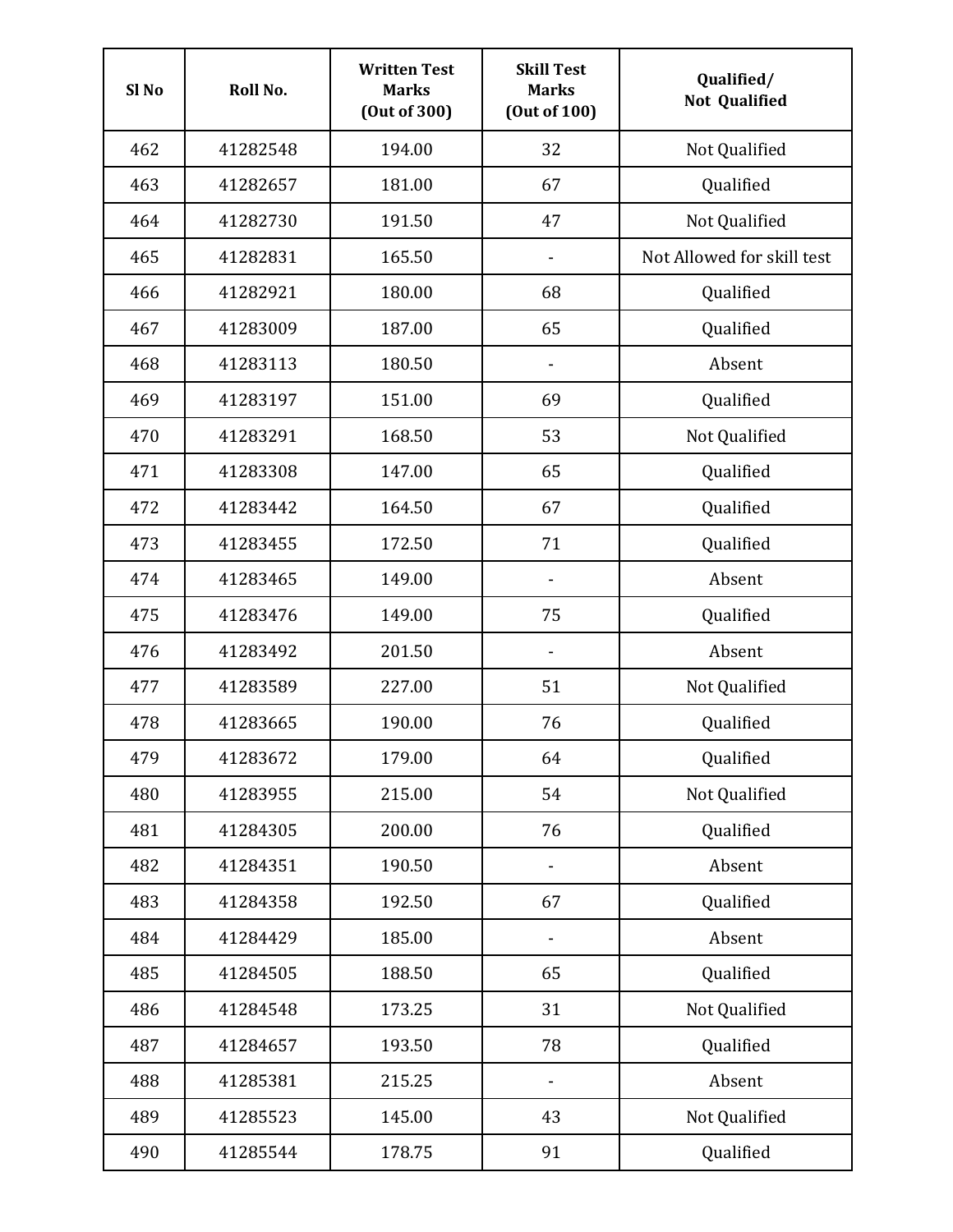| Sl <sub>No</sub> | Roll No. | <b>Written Test</b><br><b>Marks</b><br>(Out of 300) | <b>Skill Test</b><br><b>Marks</b><br>(Out of 100) | Qualified/<br><b>Not Qualified</b> |
|------------------|----------|-----------------------------------------------------|---------------------------------------------------|------------------------------------|
| 491              | 41285592 | 207.00                                              | 57                                                | Not Qualified                      |
| 492              | 41285621 | 169.50                                              |                                                   | Absent                             |
| 493              | 41285936 | 181.25                                              |                                                   | Absent                             |
| 494              | 41286168 | 183.25                                              |                                                   | Absent                             |
| 495              | 41286262 | 191.00                                              | 62                                                | Qualified                          |
| 496              | 41286373 | 169.75                                              | 56                                                | Not Qualified                      |
| 497              | 41286442 | 136.00                                              | 72                                                | Qualified                          |
| 498              | 41286747 | 171.25                                              | 39                                                | Not Qualified                      |
| 499              | 41287084 | 208.75                                              |                                                   | Absent                             |
| 500              | 41287377 | 175.75                                              |                                                   | Absent                             |
| 501              | 41287663 | 186.75                                              | 56                                                | Not Qualified                      |
| 502              | 41287760 | 173.00                                              |                                                   | Absent                             |
| 503              | 41287814 | 179.00                                              |                                                   | Absent                             |
| 504              | 41287834 | 180.00                                              | 30                                                | Not Qualified                      |
| 505              | 41287864 | 208.50                                              | 86                                                | Qualified                          |
| 506              | 41287881 | 183.50                                              | $\overline{\phantom{0}}$                          | Absent                             |
| 507              | 41287978 | 171.50                                              |                                                   | Absent                             |
| 508              | 41287983 | 177.00                                              | $\qquad \qquad \blacksquare$                      | Absent                             |
| 509              | 41288038 | 194.25                                              | 76                                                | Qualified                          |
| 510              | 41288159 | 188.25                                              | 34                                                | Not Qualified                      |
| 511              | 41288254 | 187.00                                              | 64                                                | Qualified                          |
| 512              | 41288346 | 149.00                                              | $\qquad \qquad \blacksquare$                      | Absent                             |
| 513              | 41288383 | 204.25                                              | 67                                                | Qualified                          |
| 514              | 41288385 | 169.50                                              | 18                                                | Not Qualified                      |
| 515              | 41288489 | 178.00                                              | $\qquad \qquad \blacksquare$                      | Absent                             |
| 516              | 41288494 | 181.00                                              |                                                   | Absent                             |
| 517              | 41288568 | 137.25                                              | 41                                                | Not Qualified                      |
| 518              | 41288714 | 182.50                                              | 75                                                | Qualified                          |
| 519              | 41288746 | 171.50                                              | 60                                                | Qualified                          |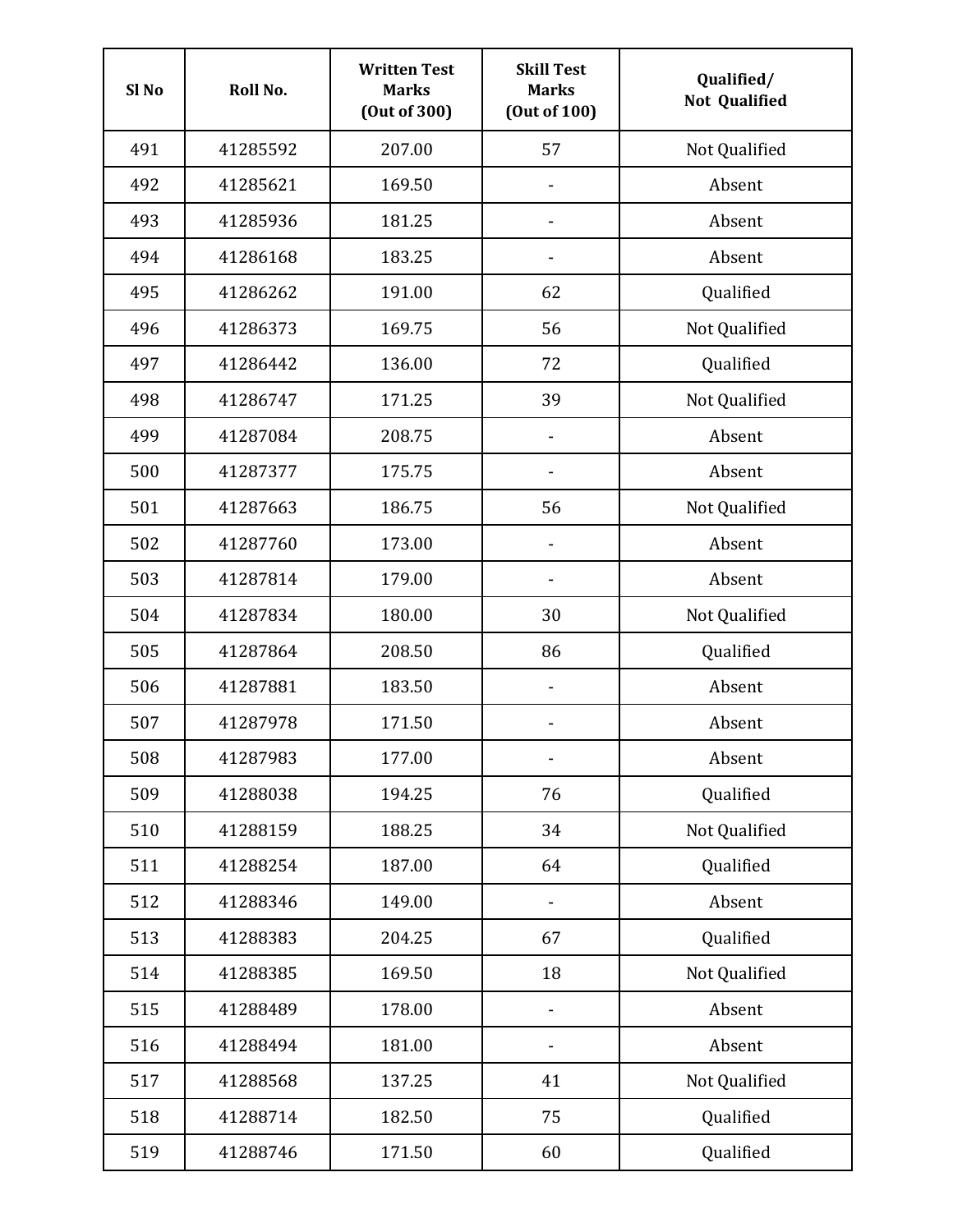| Sl <sub>No</sub> | Roll No. | <b>Written Test</b><br><b>Marks</b><br>(Out of 300) | <b>Skill Test</b><br><b>Marks</b><br>(Out of 100) | Qualified/<br><b>Not Qualified</b> |
|------------------|----------|-----------------------------------------------------|---------------------------------------------------|------------------------------------|
| 520              | 41288860 | 173.50                                              |                                                   | Absent                             |
| 521              | 41288921 | 167.00                                              | 41                                                | Not Qualified                      |
| 522              | 41289090 | 181.00                                              | 82                                                | Qualified                          |
| 523              | 41289091 | 146.00                                              | $\qquad \qquad \blacksquare$                      | Absent                             |
| 524              | 41289143 | 179.50                                              | 68                                                | Qualified                          |
| 525              | 41289568 | 169.00                                              | 93                                                | Qualified                          |
| 526              | 41289643 | 156.00                                              | 68                                                | Qualified                          |
| 527              | 41289708 | 175.50                                              |                                                   | Absent                             |
| 528              | 41289892 | 145.75                                              | 63                                                | Qualified                          |
| 529              | 41290319 | 127.50                                              | 57                                                | Not Qualified                      |
| 530              | 41290324 | 124.50                                              | 84                                                | Qualified                          |
| 531              | 41290334 | 184.50                                              | 23                                                | Not Qualified                      |
| 532              | 41290379 | 195.50                                              | 51                                                | Not Qualified                      |
| 533              | 41290387 | 146.25                                              |                                                   | Absent                             |
| 534              | 41290606 | 167.50                                              | 40                                                | Not Qualified                      |
| 535              | 41290678 | 167.00                                              | $\qquad \qquad \blacksquare$                      | Absent                             |
| 536              | 41290799 | 180.00                                              | 33                                                | Not Qualified                      |
| 537              | 41290942 | 169.00                                              | 40                                                | Not Qualified                      |
| 538              | 41290945 | 178.50                                              | 65                                                | Qualified                          |
| 539              | 41291087 | 180.00                                              | 40                                                | Not Qualified                      |
| 540              | 41291287 | 201.50                                              | 88                                                | Qualified                          |
| 541              | 41291344 | 191.50                                              | 86                                                | Qualified                          |
| 542              | 41291357 | 161.00                                              | $\qquad \qquad \blacksquare$                      | Absent                             |
| 543              | 41291394 | 203.00                                              | 77                                                | Qualified                          |
| 544              | 41291459 | 148.50                                              | $\qquad \qquad \blacksquare$                      | Absent                             |
| 545              | 41291509 | 181.00                                              | 83                                                | Qualified                          |
| 546              | 41291827 | 174.50                                              | 67                                                | Qualified                          |
| 547              | 41291829 | 149.00                                              | 49                                                | Not Qualified                      |
| 548              | 41292136 | 186.50                                              | 74                                                | Qualified                          |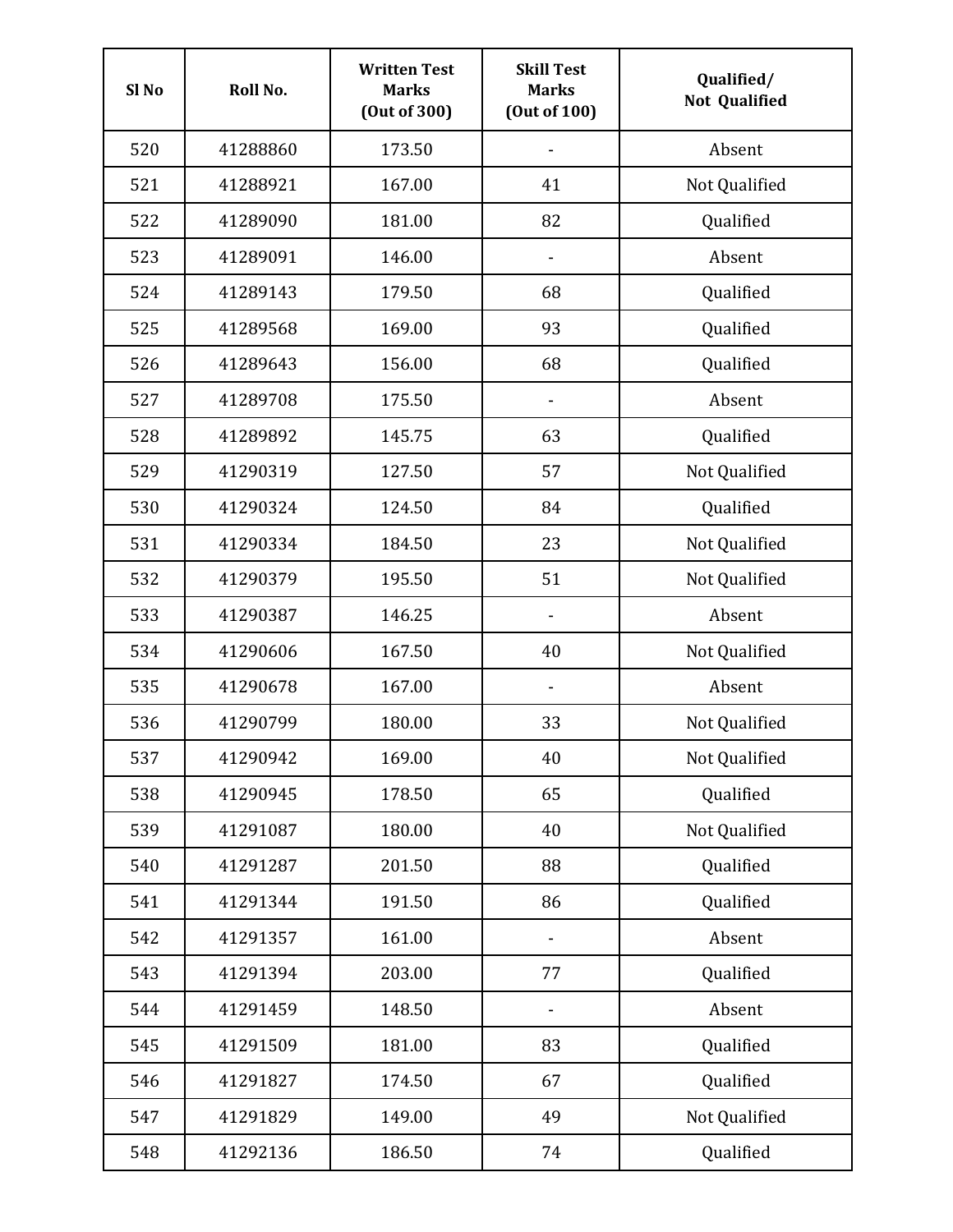| Sl <sub>No</sub> | Roll No. | <b>Written Test</b><br><b>Marks</b><br>(Out of 300) | <b>Skill Test</b><br><b>Marks</b><br>(Out of 100) | Qualified/<br><b>Not Qualified</b> |
|------------------|----------|-----------------------------------------------------|---------------------------------------------------|------------------------------------|
| 549              | 41292194 | 185.50                                              | 60                                                | Qualified                          |
| 550              | 41292278 | 200.00                                              | 71                                                | Qualified                          |
| 551              | 41292323 | 167.50                                              |                                                   | Absent                             |
| 552              | 41292506 | 142.50                                              | 50                                                | Not Qualified                      |
| 553              | 41293212 | 180.00                                              | 69                                                | Qualified                          |
| 554              | 41293290 | 141.25                                              | 72                                                | Qualified                          |
| 555              | 41293516 | 141.75                                              | 64                                                | Qualified                          |
| 556              | 41293525 | 158.50                                              | 56                                                | Not Qualified                      |
| 557              | 41293594 | 201.00                                              |                                                   | Absent                             |
| 558              | 41293605 | 146.75                                              |                                                   | Absent                             |
| 559              | 41293707 | 140.00                                              | 51                                                | Not Qualified                      |
| 560              | 42000391 | 183.00                                              | 84                                                | Qualified                          |
| 561              | 42005287 | 183.50                                              | 44                                                | Not Qualified                      |
| 562              | 42010630 | 176.50                                              | 99                                                | Qualified                          |
| 563              | 42014422 | 150.00                                              | 67                                                | Qualified                          |
| 564              | 42201249 | 200.50                                              | 52                                                | Not Qualified                      |
| 565              | 42201405 | 193.50                                              | 54                                                | Not Qualified                      |
| 566              | 42202288 | 185.00                                              | $\qquad \qquad \blacksquare$                      | Absent                             |
| 567              | 42202510 | 192.00                                              | 83                                                | Qualified                          |
| 568              | 42203170 | 179.00                                              | 66                                                | Qualified                          |
| 569              | 42203340 | 168.00                                              |                                                   | Absent                             |
| 570              | 42203599 | 189.50                                              | -                                                 | Absent                             |
| 571              | 42203779 | 194.00                                              | -                                                 | Absent                             |
| 572              | 42204378 | 162.50                                              | -                                                 | Absent                             |
| 573              | 42205349 | 192.00                                              | 90                                                | Qualified                          |
| 574              | 42205621 | 158.50                                              | 19                                                | Not Qualified                      |
| 575              | 42206350 | 192.25                                              | 91                                                | Qualified                          |
| 576              | 42206547 | 157.00                                              |                                                   | Absent                             |
| 577              | 42206602 | 190.25                                              | 51                                                | Not Qualified                      |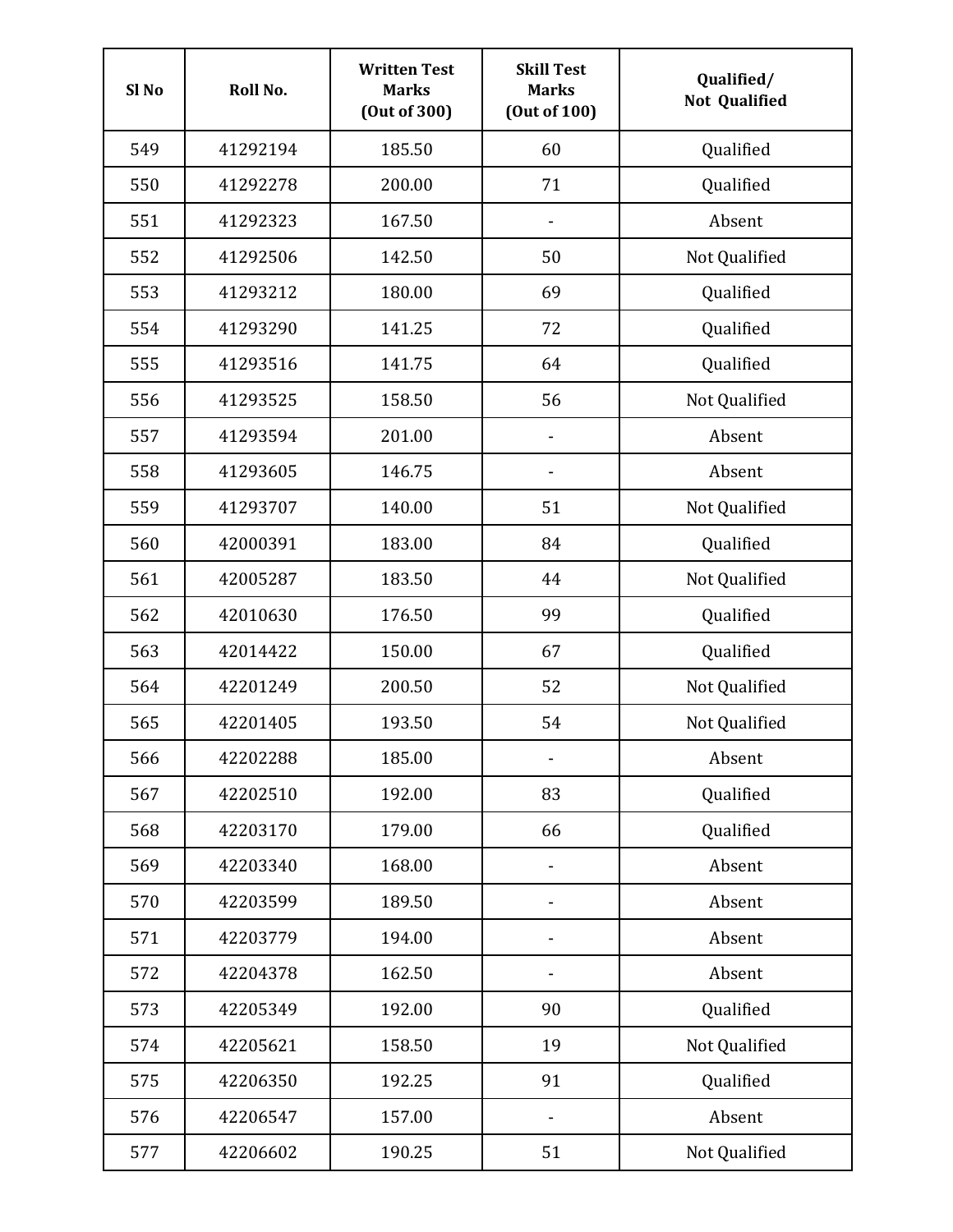| Sl <sub>No</sub> | Roll No. | <b>Written Test</b><br><b>Marks</b><br>(Out of 300) | <b>Skill Test</b><br><b>Marks</b><br>(Out of 100) | Qualified/<br><b>Not Qualified</b> |
|------------------|----------|-----------------------------------------------------|---------------------------------------------------|------------------------------------|
| 578              | 42206947 | 230.75                                              | 77                                                | Qualified                          |
| 579              | 42207437 | 174.00                                              |                                                   | Absent                             |
| 580              | 42210473 | 183.00                                              | 60                                                | Qualified                          |
| 581              | 42210921 | 174.50                                              | $\qquad \qquad \blacksquare$                      | Absent                             |
| 582              | 42211057 | 177.50                                              | $\qquad \qquad \blacksquare$                      | Absent                             |
| 583              | 42211243 | 178.50                                              | -                                                 | Absent                             |
| 584              | 42211880 | 140.50                                              |                                                   | Absent                             |
| 585              | 42211884 | 202.50                                              | 60                                                | Qualified/Rejected                 |
| 586              | 42212215 | 126.00                                              | 93                                                | Qualified                          |
| 587              | 42212237 | 199.00                                              |                                                   | Absent                             |
| 588              | 42212500 | 170.25                                              | 78                                                | Qualified                          |
| 589              | 42212633 | 197.00                                              |                                                   | Absent                             |
| 590              | 42212721 | 180.75                                              |                                                   | Absent                             |
| 591              | 42213213 | 149.75                                              | 55                                                | Not Qualified                      |
| 592              | 42213479 | 188.50                                              | 63                                                | Qualified                          |
| 593              | 42213504 | 185.00                                              | $\qquad \qquad \blacksquare$                      | Absent                             |
| 594              | 42214691 | 180.00                                              | 45                                                | Not Qualified                      |
| 595              | 42214764 | 184.50                                              | 73                                                | Qualified                          |
| 596              | 42214867 | 187.50                                              | 56                                                | Not Qualified                      |
| 597              | 42214873 | 184.00                                              | -                                                 | Absent                             |
| 598              | 42215095 | 177.00                                              | 55                                                | Not Qualified                      |
| 599              | 42215600 | 173.00                                              | 74                                                | Qualified                          |
| 600              | 42217349 | 169.75                                              | $\qquad \qquad \blacksquare$                      | Absent                             |
| 601              | 42217727 | 208.75                                              | $\overline{\phantom{a}}$                          | Absent                             |
| 602              | 42218115 | 174.75                                              | $\qquad \qquad -$                                 | Absent                             |
| 603              | 42218344 | 189.00                                              |                                                   | Absent                             |
| 604              | 42218551 | 192.25                                              |                                                   | Absent                             |
| 605              | 42218946 | 141.50                                              | 82                                                | Qualified                          |
| 606              | 42221184 | 148.50                                              | 88                                                | Qualified                          |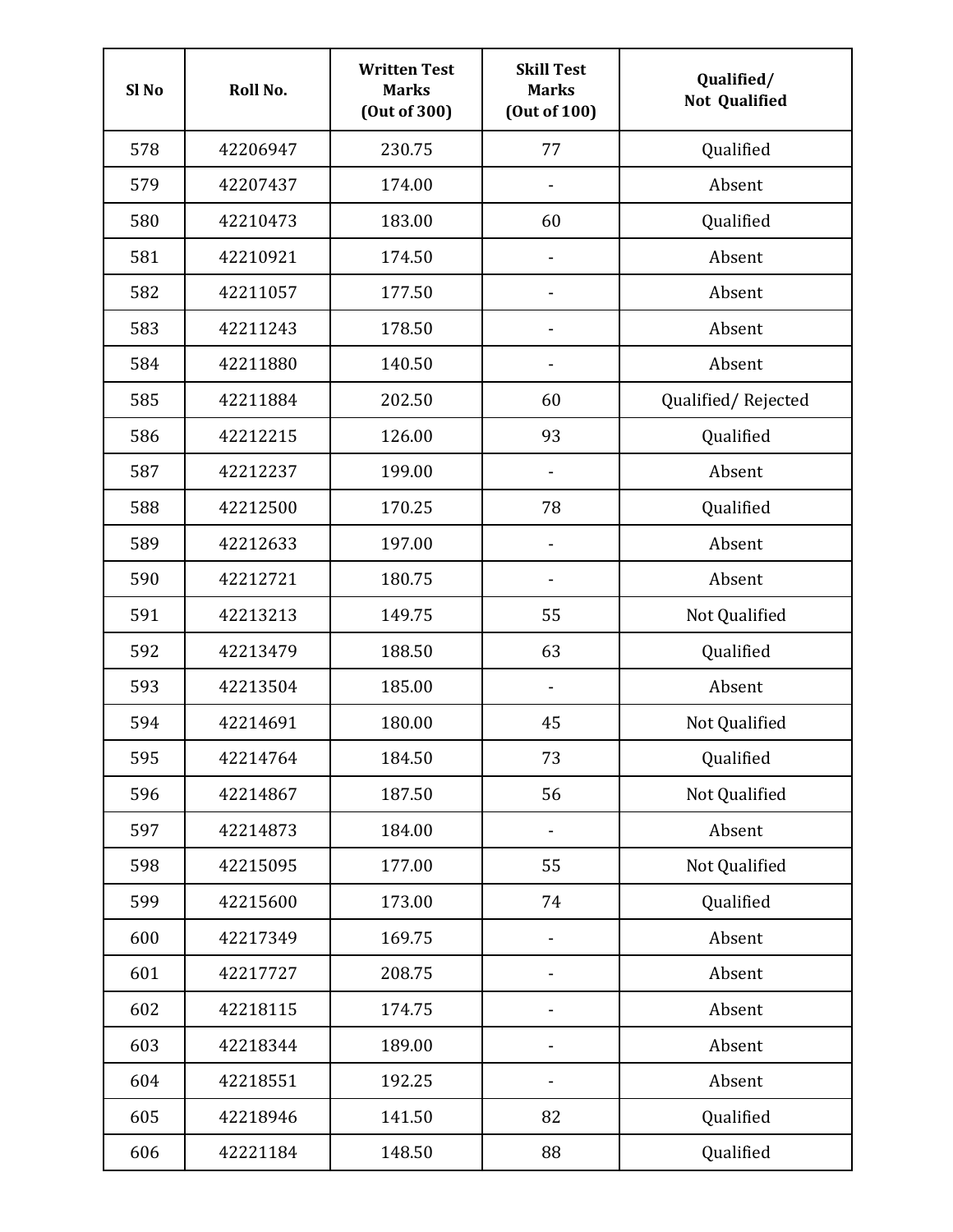| Sl <sub>No</sub> | Roll No. | <b>Written Test</b><br><b>Marks</b><br>(Out of 300) | <b>Skill Test</b><br><b>Marks</b><br>(Out of 100) | Qualified/<br><b>Not Qualified</b> |
|------------------|----------|-----------------------------------------------------|---------------------------------------------------|------------------------------------|
| 607              | 45100211 | 182.00                                              | 75                                                | Qualified                          |
| 608              | 45106892 | 185.00                                              | 36                                                | Not Qualified                      |
| 609              | 45112002 | 210.00                                              |                                                   | Absent                             |
| 610              | 46100054 | 202.00                                              | 43                                                | Not Qualified                      |
| 611              | 46100323 | 191.00                                              | 61                                                | Qualified                          |
| 612              | 46100480 | 189.50                                              | 50                                                | Not Qualified                      |
| 613              | 46100784 | 206.50                                              | $\qquad \qquad \blacksquare$                      | Absent                             |
| 614              | 46100854 | 202.50                                              |                                                   | Absent                             |
| 615              | 46101370 | 212.50                                              |                                                   | Absent                             |
| 616              | 46101439 | 183.00                                              | 60                                                | Qualified                          |
| 617              | 46101862 | 167.00                                              |                                                   | Absent                             |
| 618              | 46102086 | 211.00                                              | 94                                                | Qualified                          |
| 619              | 46102115 | 186.00                                              | 37                                                | Not Qualified                      |
| 620              | 46102465 | 187.50                                              |                                                   | Absent                             |
| 621              | 46103587 | 180.00                                              |                                                   | Absent                             |
| 622              | 46105088 | 193.50                                              | 62                                                | Qualified                          |
| 623              | 46105753 | 169.50                                              | $\qquad \qquad \blacksquare$                      | Absent                             |
| 624              | 46105810 | 154.00                                              |                                                   | Absent                             |
| 625              | 46105899 | 160.50                                              | 87                                                | Qualified                          |
| 626              | 46105904 | 186.00                                              |                                                   | Absent                             |
| 627              | 46107861 | 151.00                                              | 91                                                | Qualified                          |
| 628              | 46107924 | 180.00                                              | 23                                                | Not Qualified                      |
| 629              | 46108148 | 197.50                                              | 42                                                | Not Qualified                      |
| 630              | 46108246 | 168.00                                              | 45                                                | Not Qualified                      |
| 631              | 46108540 | 214.00                                              | $\qquad \qquad \blacksquare$                      | Absent                             |
| 632              | 46108556 | 188.00                                              | 88                                                | Qualified                          |
| 633              | 46108634 | 197.00                                              |                                                   | Absent                             |
| 634              | 46108983 | 198.00                                              |                                                   | Absent                             |
| 635              | 46108987 | 158.50                                              | $\overline{4}$                                    | Not Qualified                      |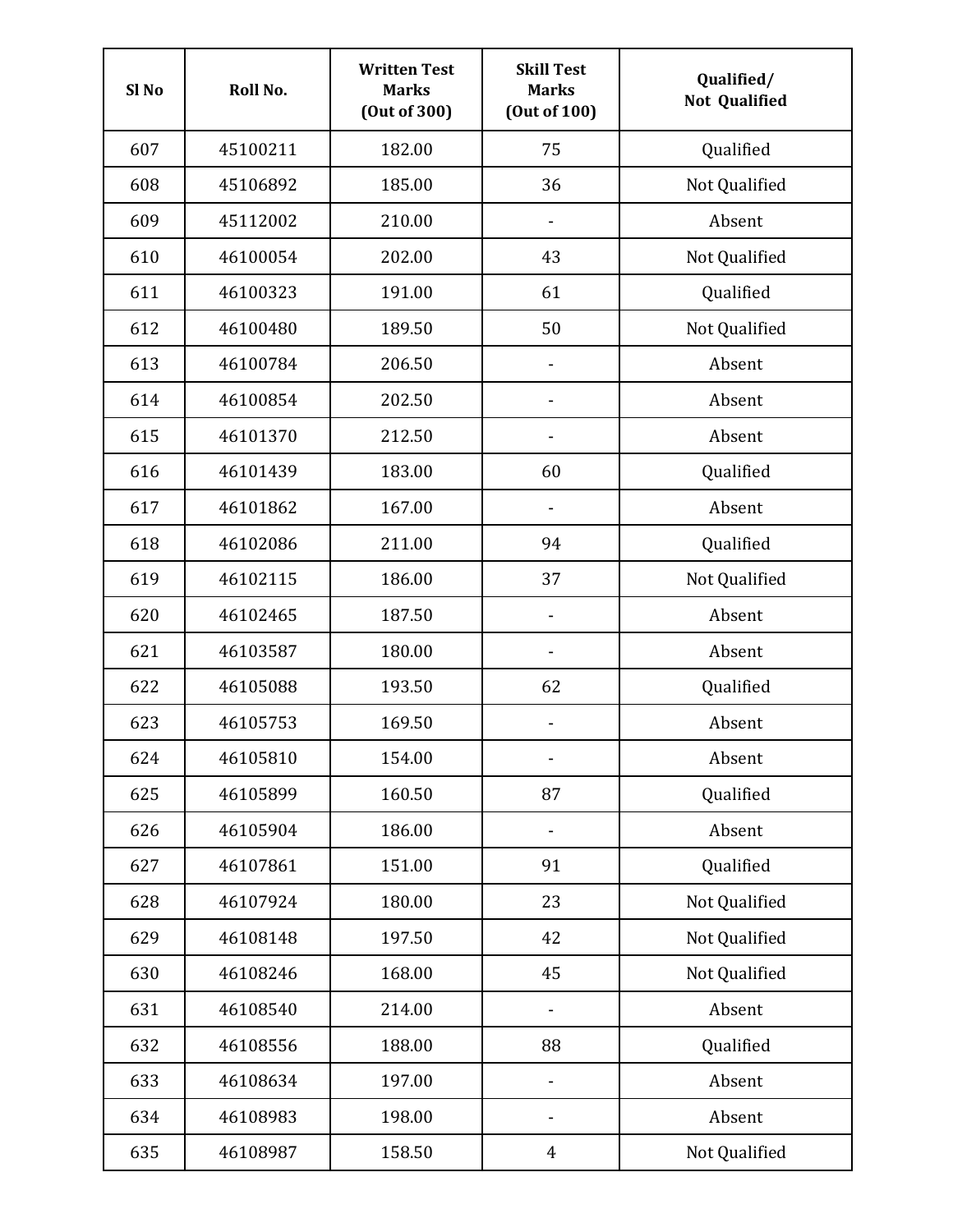| Sl <sub>No</sub> | Roll No. | <b>Written Test</b><br><b>Marks</b><br>(Out of 300) | <b>Skill Test</b><br><b>Marks</b><br>(Out of 100) | Qualified/<br><b>Not Qualified</b> |
|------------------|----------|-----------------------------------------------------|---------------------------------------------------|------------------------------------|
| 636              | 46109787 | 189.50                                              | 40                                                | Not Qualified                      |
| 637              | 46110025 | 186.00                                              | 54                                                | Not Qualified                      |
| 638              | 46110454 | 194.50                                              |                                                   | Absent                             |
| 639              | 46110524 | 156.50                                              |                                                   | Absent                             |
| 640              | 46111911 | 193.00                                              | $\qquad \qquad \blacksquare$                      | Absent                             |
| 641              | 46111936 | 204.00                                              | -                                                 | Absent                             |
| 642              | 46112184 | 156.00                                              | 50                                                | Not Qualified                      |
| 643              | 46112259 | 168.50                                              | 56                                                | Not Qualified                      |
| 644              | 46112496 | 187.00                                              |                                                   | Absent                             |
| 645              | 46112634 | 180.50                                              |                                                   | Absent                             |
| 646              | 46112807 | 188.50                                              | 79                                                | Qualified                          |
| 647              | 46113453 | 174.75                                              | 67                                                | Qualified                          |
| 648              | 46113931 | 172.75                                              | 54                                                | Not Qualified                      |
| 649              | 46114761 | 196.25                                              | 61                                                | Qualified                          |
| 650              | 46115074 | 168.50                                              | 55                                                | Not Qualified                      |
| 651              | 46116068 | 187.00                                              | 41                                                | Not Qualified                      |
| 652              | 46117256 | 185.00                                              | 70                                                | Qualified                          |
| 653              | 46117434 | 191.50                                              |                                                   | Absent for skill test              |
| 654              | 46117875 | 209.00                                              |                                                   | Absent                             |
| 655              | 46118266 | 173.00                                              |                                                   | Absent                             |
| 656              | 46118409 | 190.50                                              | 64                                                | Qualified                          |
| 657              | 46118594 | 194.00                                              | 61                                                | Qualified                          |
| 658              | 46118749 | 186.50                                              | -                                                 | Absent                             |
| 659              | 46118753 | 179.50                                              | $\overline{\phantom{a}}$                          | Absent                             |
| 660              | 46119405 | 186.50                                              | $\qquad \qquad \blacksquare$                      | Absent                             |
| 661              | 46119697 | 172.50                                              |                                                   | Absent                             |
| 662              | 46119816 | 178.50                                              | 13                                                | Not Qualified                      |
| 663              | 46120649 | 206.50                                              | 52                                                | Not Qualified                      |
| 664              | 46120739 | 201.00                                              | 65                                                | Qualified                          |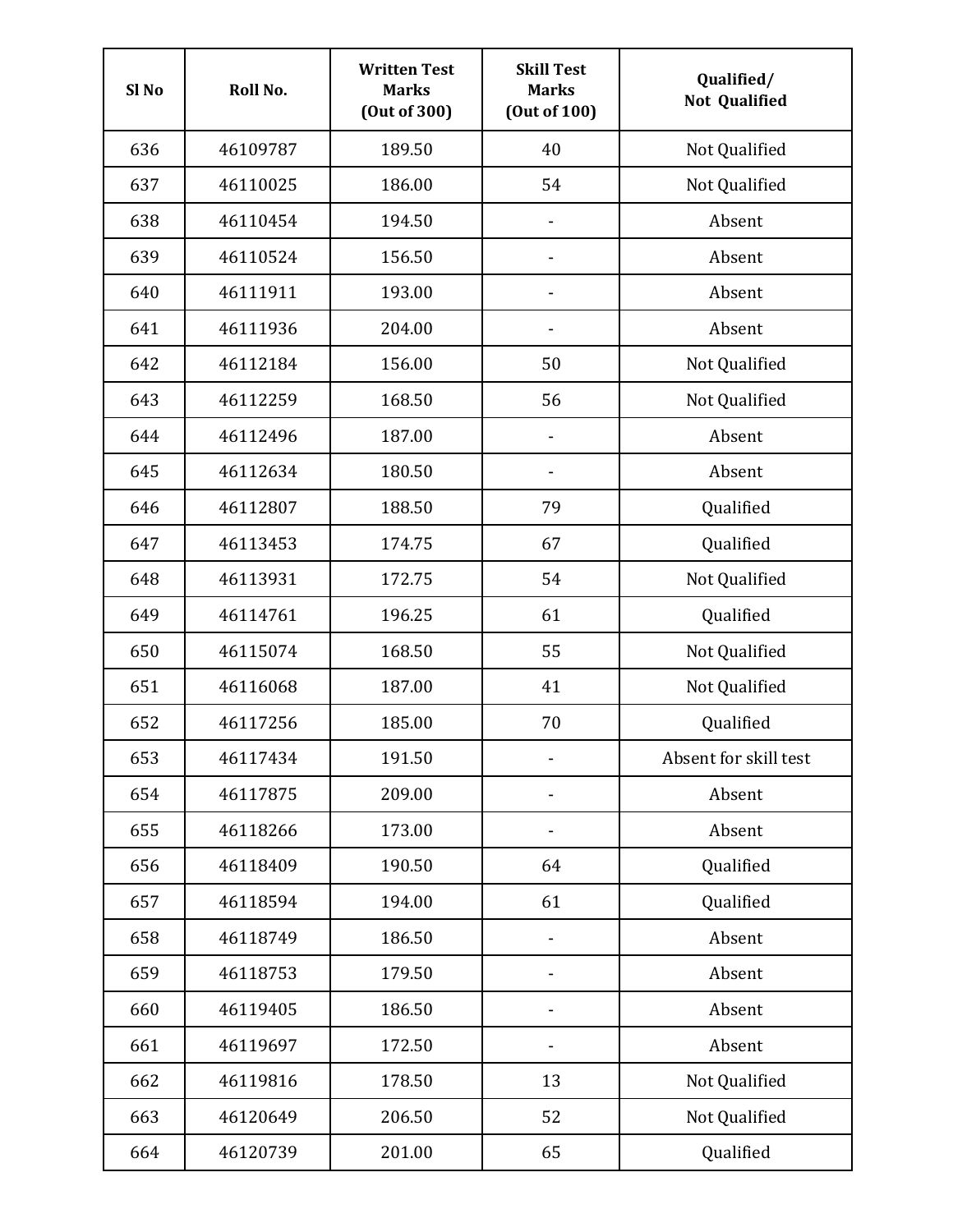| Sl <sub>No</sub> | Roll No. | <b>Written Test</b><br><b>Marks</b><br>(Out of 300) | <b>Skill Test</b><br><b>Marks</b><br>(Out of 100) | Qualified/<br><b>Not Qualified</b> |
|------------------|----------|-----------------------------------------------------|---------------------------------------------------|------------------------------------|
| 665              | 46121759 | 201.50                                              |                                                   | Absent                             |
| 666              | 46121987 | 194.00                                              | 60                                                | Qualified                          |
| 667              | 46122281 | 181.00                                              | $\overline{a}$                                    | Absent                             |
| 668              | 46122800 | 156.50                                              | -                                                 | Absent                             |
| 669              | 46123029 | 149.50                                              | $\qquad \qquad \blacksquare$                      | Absent for skill test              |
| 670              | 49000867 | 178.50                                              | 66                                                | Qualified                          |
| 671              | 49002245 | 170.50                                              | 13                                                | Not Qualified                      |
| 672              | 49002535 | 184.00                                              |                                                   | Absent                             |
| 673              | 49006072 | 231.00                                              | 41                                                | Not Qualified                      |
| 674              | 49006106 | 185.50                                              |                                                   | Absent                             |
| 675              | 49006708 | 184.00                                              | 42                                                | Not Qualified                      |
| 676              | 49007135 | 157.50                                              |                                                   | Absent                             |
| 677              | 49009520 | 190.75                                              |                                                   | Absent                             |
| 678              | 49010013 | 183.50                                              |                                                   | Absent                             |
| 679              | 49010309 | 180.00                                              | 29                                                | Not Qualified                      |
| 680              | 49011589 | 157.00                                              | 63                                                | Qualified                          |
| 681              | 49201528 | 207.00                                              | $\qquad \qquad \blacksquare$                      | Absent                             |
| 682              | 49202678 | 181.00                                              | 67                                                | Qualified                          |
| 683              | 49203989 | 141.50                                              | 64                                                | Qualified                          |
| 684              | 49205196 | 140.00                                              | -                                                 | Absent                             |
| 685              | 49205459 | 189.00                                              | 90                                                | Qualified                          |
| 686              | 49205562 | 152.50                                              | 13                                                | Not Qualified                      |
| 687              | 49206567 | 138.00                                              | 23                                                | Not Qualified                      |
| 688              | 49207118 | 167.50                                              | $\qquad \qquad \blacksquare$                      | Absent                             |
| 689              | 49211257 | 219.50                                              | 32                                                | Not Qualified                      |
| 690              | 49211709 | 188.50                                              |                                                   | Absent                             |
| 691              | 49211760 | 202.00                                              | 79                                                | Qualified                          |
| 692              | 49211812 | 153.50                                              |                                                   | Not Allowed for skill test         |
| 693              | 49211989 | 227.00                                              | 78                                                | Qualified                          |